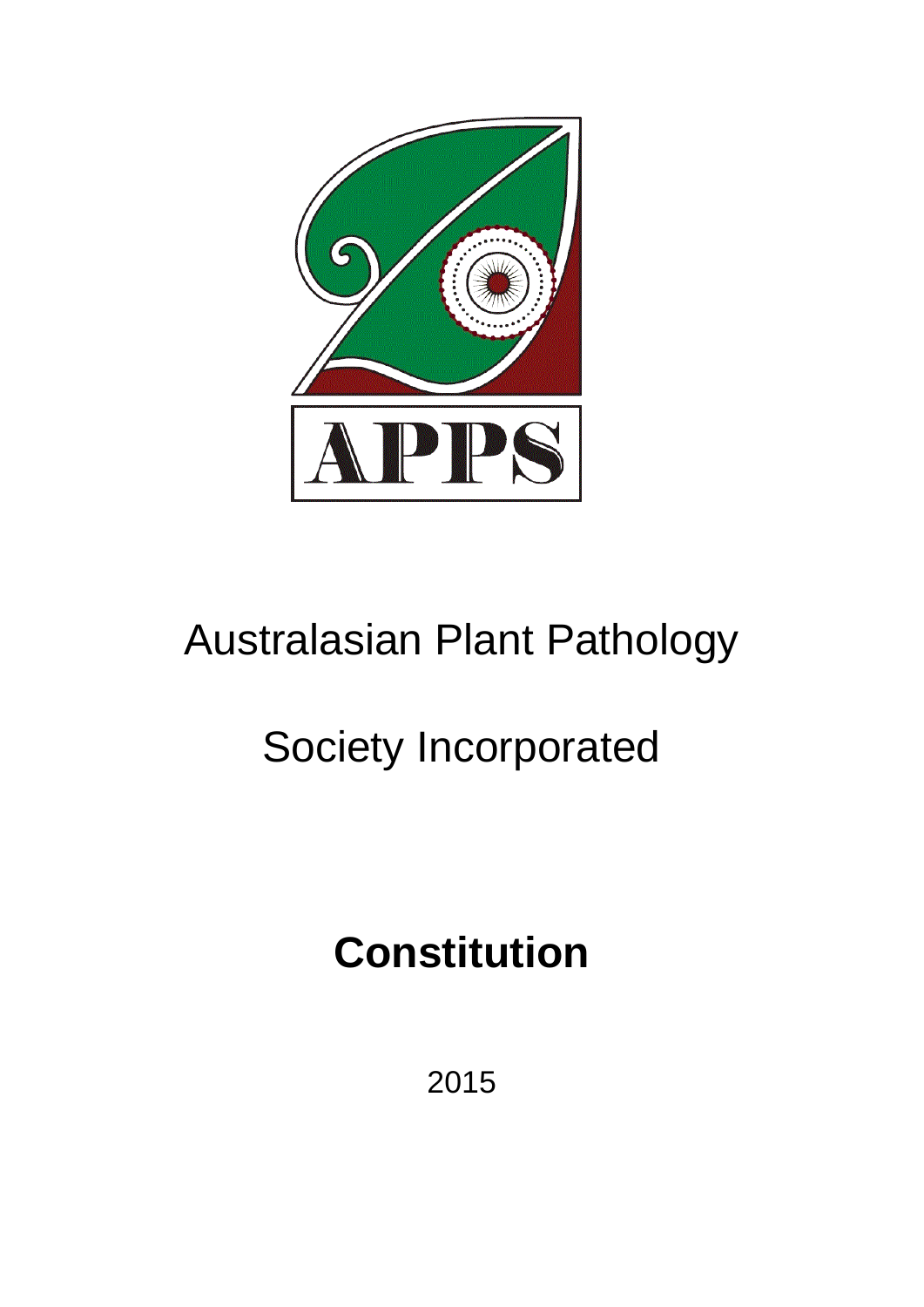# **Table of Contents**

| 2.              |                                                               |
|-----------------|---------------------------------------------------------------|
| 3.              |                                                               |
| 4.              |                                                               |
| 5.              |                                                               |
| 6.              |                                                               |
| 7.              |                                                               |
| 8.              |                                                               |
| 9.              | PROCEDURES FOR PROCESSING MEMBERSHIP APPLICATIONS 17          |
| 10 <sub>1</sub> |                                                               |
|                 | 11. APPEAL AGAINST REJECTION OR TERMINATION OF MEMBERSHIP  18 |
| 12.             |                                                               |
|                 |                                                               |
| 14.             |                                                               |
|                 |                                                               |
| 16.             |                                                               |
|                 | 17. RESIGNATION OR REMOVAL FROM THE MANAGEMENT COMMITTEE20    |
|                 |                                                               |
|                 |                                                               |
|                 |                                                               |
|                 |                                                               |
|                 |                                                               |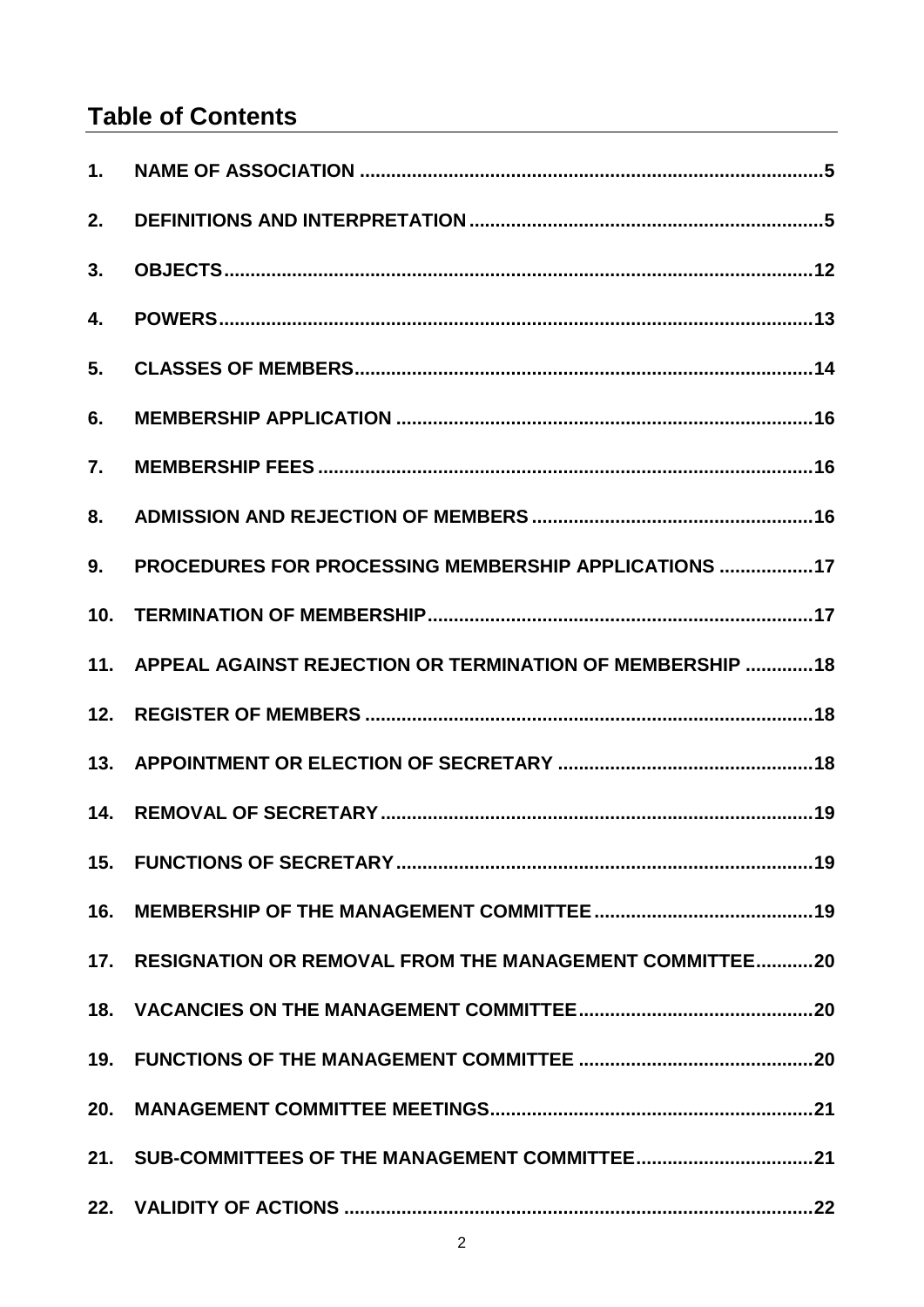| 24. |  |
|-----|--|
| 25. |  |
| 26. |  |
|     |  |
|     |  |
|     |  |
|     |  |
|     |  |
| 32. |  |
| 33. |  |
|     |  |
| 35. |  |
| 36. |  |
|     |  |
| 38. |  |
|     |  |
|     |  |
|     |  |
|     |  |
|     |  |
|     |  |
|     |  |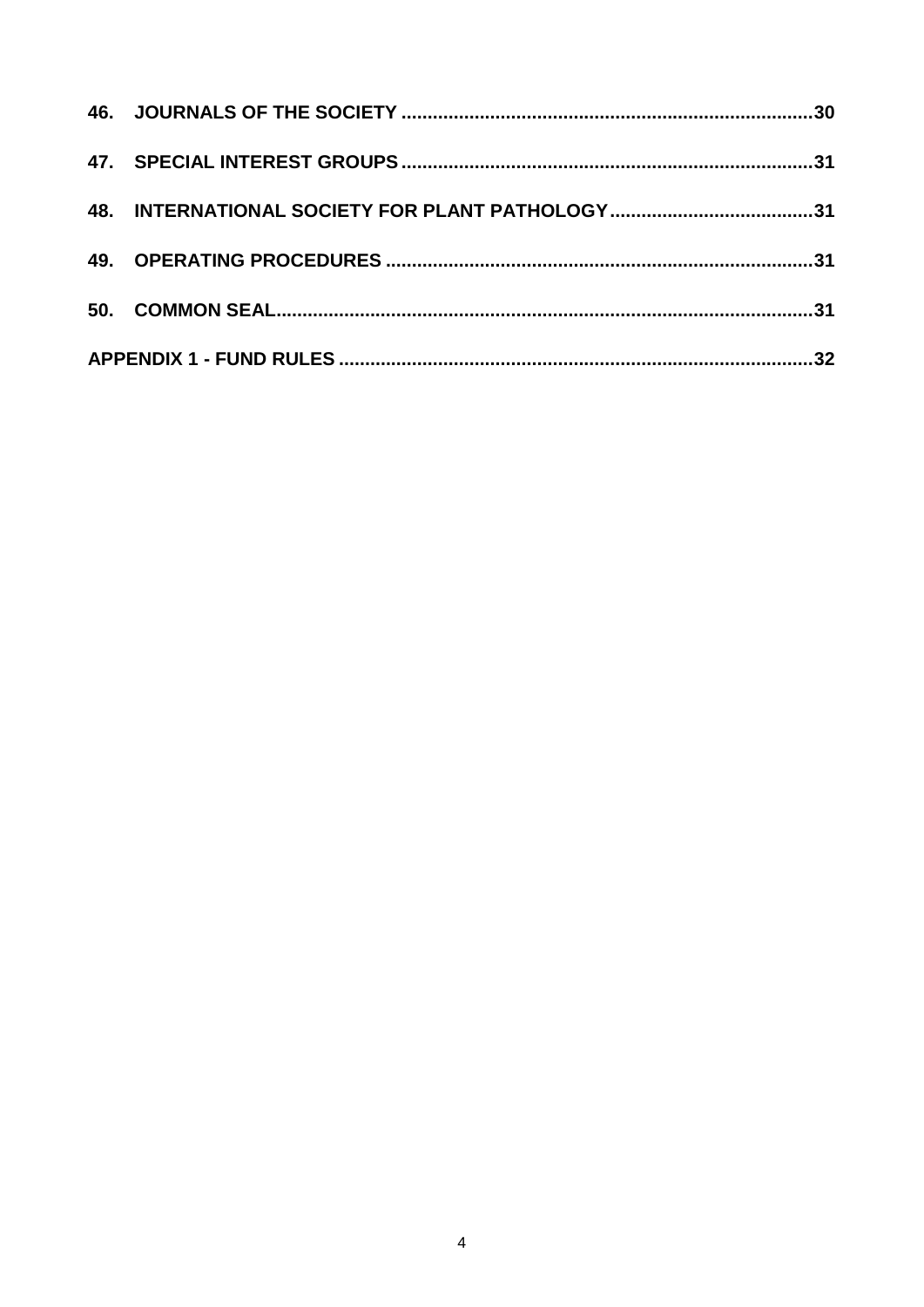# <span id="page-4-0"></span>**1. Name of Association**

1.1 The name of the incorporated association is the Australasian Plant Pathology Society Inc

# <span id="page-4-1"></span>**2. Definitions and interpretation**

2.1 The meanings of the terms used in this Constitution, Objects, Rules or By-laws shall be as follows:

| Term                               | <b>Meaning</b>                                                                                                                                                                                                                                      |
|------------------------------------|-----------------------------------------------------------------------------------------------------------------------------------------------------------------------------------------------------------------------------------------------------|
| Act                                | means the Associations Incorporation Act 1981 (Qld) and the Associations<br>Incorporation Regulation 1999 (Qld) as amended or replaced;                                                                                                             |
| <b>Additional Provisions</b>       | means a provision of the 'Model Rules' under the Act;                                                                                                                                                                                               |
| Agenda                             | means the agenda which sets out the order of business to be discussed at a<br>Meeting or a Management Committee Meeting;                                                                                                                            |
| AGM                                | means the annual general meeting of the Society, at which functions required by the<br>Act must be carried out:                                                                                                                                     |
| <b>Annual Membership Fee</b>       | means the fee payable by an Ordinary Member for membership to the Society, to be<br>paid annually or as otherwise determined by the Management Committee;                                                                                           |
| <b>Associate Member</b>            | means a Member of the Society who wishes to retain contact with plant pathologists,<br>but for whom the discipline is of peripheral interest, or not currently the main focus of<br>their employment and who has paid the Associate Membership Fee; |
| <b>Associate Membership</b><br>Fee | means a proportion of the Annual Membership Fee, as determined by the<br>Management Committee, payable by an Associate Member annually for<br>membership to the Society;                                                                            |
| <b>Auditor</b>                     | means an auditor as required by the provisions of the Act;                                                                                                                                                                                          |
| <b>Auditor's Report</b>            | means the report prepared by the Auditor in accordance with the Act;                                                                                                                                                                                |
| <b>Bank Account</b>                | means a bank account in the name of the Society in such bank or permanent<br>building society as the Management Committee may from time-to-time direct;                                                                                             |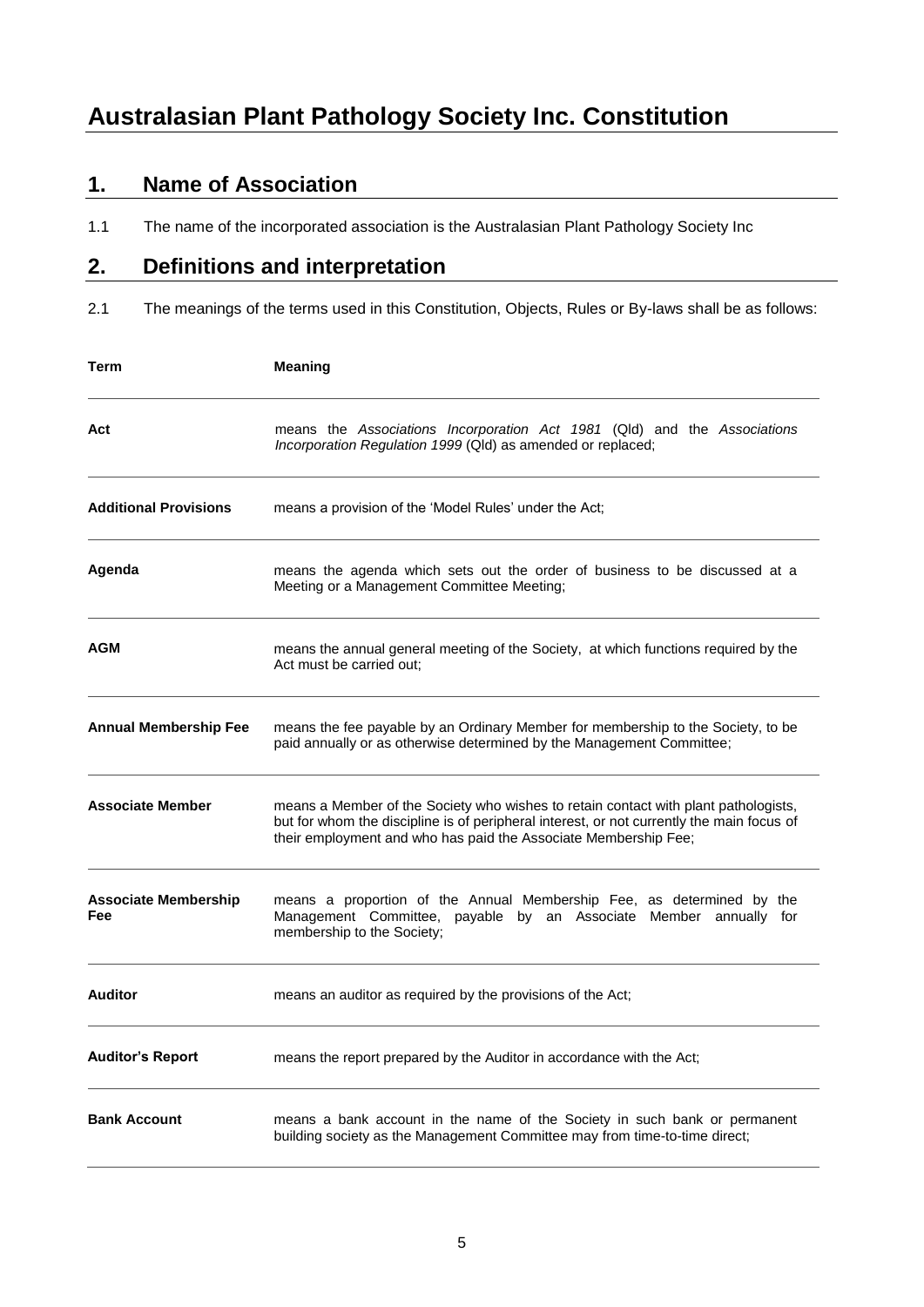| Term                                             | <b>Meaning</b>                                                                                                                                                                                                                                                                                                                                                                          |
|--------------------------------------------------|-----------------------------------------------------------------------------------------------------------------------------------------------------------------------------------------------------------------------------------------------------------------------------------------------------------------------------------------------------------------------------------------|
| <b>Biennial Conference</b>                       | means a biennial gathering of the Members, conducted in accordance with the<br>provisions contained in the Operating Procedures;                                                                                                                                                                                                                                                        |
| <b>Biennial General</b><br><b>Meeting</b>        | means the General Meeting held at the Biennial Conference, at which the<br>Management Committee Members must be elected;                                                                                                                                                                                                                                                                |
| <b>Business Manager</b>                          | means the person acting in the role of business manager of the Society, who is paid<br>an honorarium and expenses under rule 33;                                                                                                                                                                                                                                                        |
| Chairperson                                      | means the President of the Society, or if there is no President or the President is<br>unwilling to act or not present within fifteen minutes after the time appointed for the<br>holding of the Meeting, the Vice-President, or if the Vice-President is not present or<br>willing to act, then another Management Committee Member who is appointed as<br>chairperson at any Meeting; |
| <b>Common Seal</b>                               | means a stamp that is used when signing documents on behalf of the Society. It is<br>held by the President;                                                                                                                                                                                                                                                                             |
| <b>Conference Organiser</b><br><b>Procedures</b> | means the Biennial Conference organiser procedures compiled and amended by the<br>Council from time-to-time;                                                                                                                                                                                                                                                                            |
| <b>Constitution</b>                              | means this constitution of the Society;                                                                                                                                                                                                                                                                                                                                                 |
| Council                                          | means the council composed of the Management Committee and the Regional<br>Councillors, who are charged with the responsibilities set out in rule 25;                                                                                                                                                                                                                                   |
| <b>Council Meeting</b>                           | means a meeting of the Council;                                                                                                                                                                                                                                                                                                                                                         |
| <b>Council Members</b>                           | means each Management Committee Member and each Regional Councillor;                                                                                                                                                                                                                                                                                                                    |
| <b>Council Quorum</b>                            | means four Council Members;                                                                                                                                                                                                                                                                                                                                                             |
| <b>Daily Bank Account</b>                        | means a bank account in the name of the Society in such bank or permanent<br>building society as the Management Committee may from time-to-time direct, from<br>which the Business Manager has the power to pay invoices relating to the regular<br>expenditure of the Society, without requiring the prior written permission of the<br>Management Committee;                          |
| <b>Deed of Agreement</b>                         | means the deed of agreement entered into between the Business Manager and the<br>Management Committee;                                                                                                                                                                                                                                                                                  |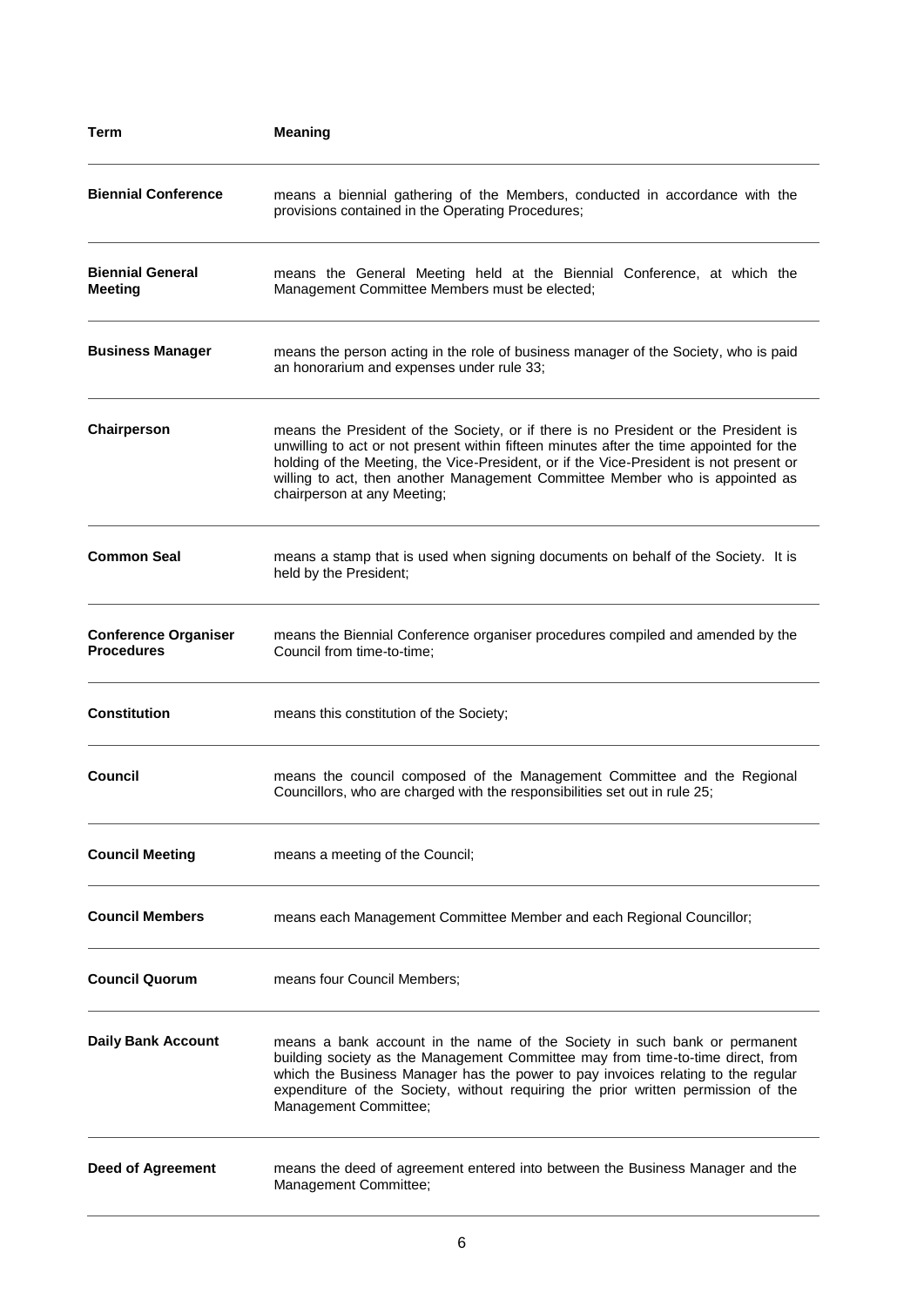| Term                                                                        | <b>Meaning</b>                                                                                                                                                                                                                                                                                                                                                                                                                                               |
|-----------------------------------------------------------------------------|--------------------------------------------------------------------------------------------------------------------------------------------------------------------------------------------------------------------------------------------------------------------------------------------------------------------------------------------------------------------------------------------------------------------------------------------------------------|
| <b>Distinguished Service</b><br>Award                                       | means the award which replaces the former award of being an Honorary Member<br>that is awarded after 1 January 2013 to a Member who has provided an outstanding<br>contribution to the Society and has been awarded the award in accordance with rule<br>5.4;                                                                                                                                                                                                |
| <b>Editor-in-Chief</b><br><b>Australasian Plant</b><br>Pathology            | means the person/s acting in the role of editor-in-chief of the Australasian Plant<br>Pathology, who is paid an honorarium under rule 34;                                                                                                                                                                                                                                                                                                                    |
| <b>Editor-in-Chief</b><br><b>Australasian Plant</b><br><b>Disease Notes</b> | means the person/s acting in the role of editor-in-chief of the Australasian Plant<br>Disease Notes, who is paid an honorarium under rule 34;                                                                                                                                                                                                                                                                                                                |
| <b>Emeritus Member</b>                                                      | means a Member of the Society who is no longer engaged in full-time professional<br>employment and who has paid the Emeritus Membership Fee;                                                                                                                                                                                                                                                                                                                 |
| <b>Emeritus Membership</b><br>Fee                                           | means:<br>if the Emeritus Member wishes to receive hard-copy and email publications<br>(a)<br>from the Society, one half of the Annual Membership Fee; or<br>if the Emeritus Member wish to receive email publications only from the<br>(b)<br>Society, one quarter of the Annual Membership Fee; or<br>if the Emeritus Member is over the age of 75 and wishes to only receive email<br>(c)<br>publications from the Society, no membership fee is payable. |
| <b>Executive Editor</b>                                                     | Means the person/s acting in the role of executive editor of the Australasian Plant<br>Pathology and the Australasian Plant Disease Notes                                                                                                                                                                                                                                                                                                                    |
| <b>Executive Secretary</b>                                                  | means the Member elected as executive secretary in accordance with rule 16.3;                                                                                                                                                                                                                                                                                                                                                                                |
| <b>Fellow</b>                                                               | means a Member of the Society who has rendered distinguished service to the field<br>of plant pathology and who has been elected in accordance with rule 5.7;                                                                                                                                                                                                                                                                                                |
| <b>Financial Member</b>                                                     | means a Member who has paid the appropriate membership fee for their<br>membership class for the current membership fee period (if they are required to pay<br>membership fee);                                                                                                                                                                                                                                                                              |
| <b>Financial Year</b>                                                       | means the year commencing on 1 July and concluding on 30 June of the following<br>year;                                                                                                                                                                                                                                                                                                                                                                      |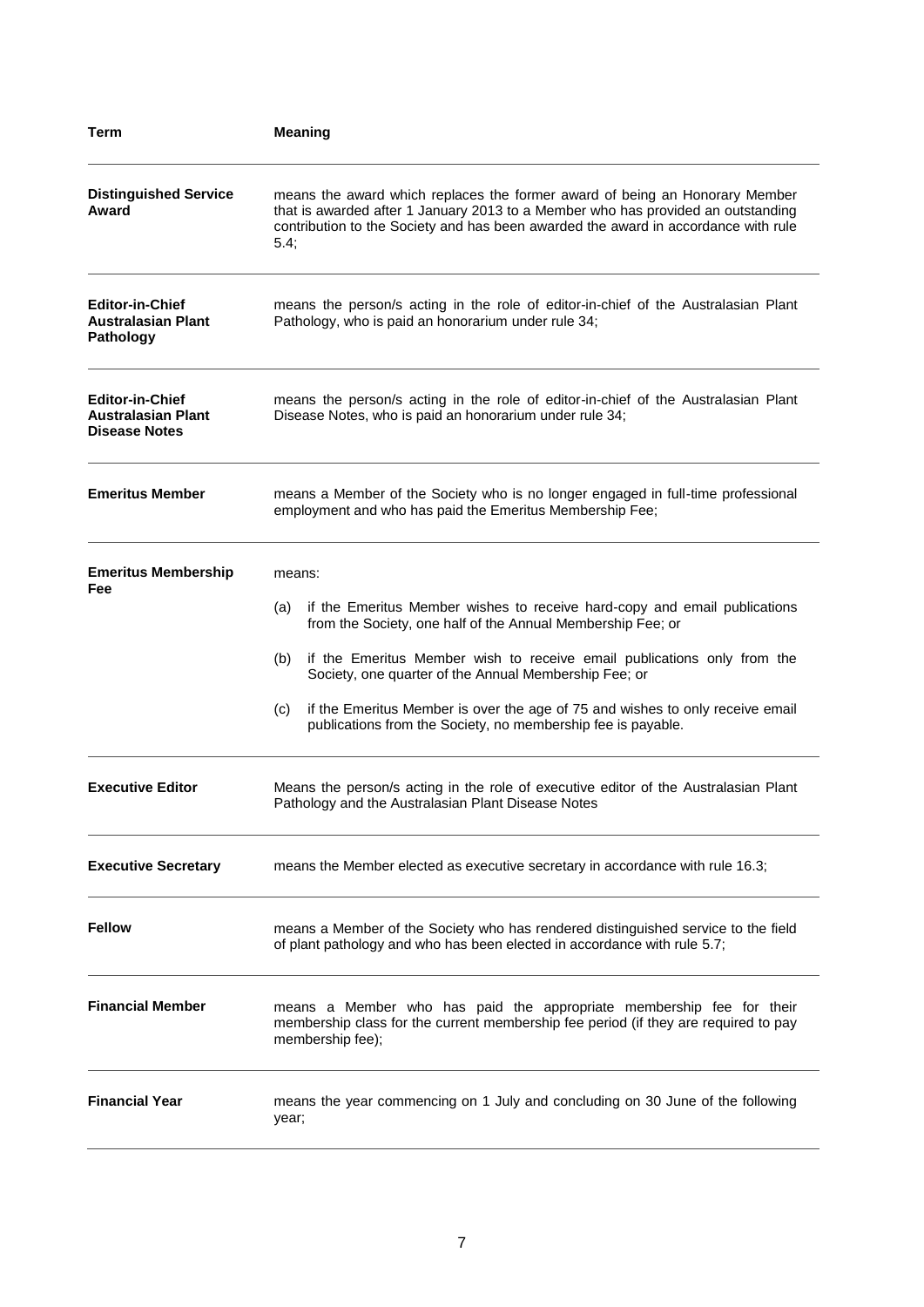| Term                                          | <b>Meaning</b>                                                                                                                                                                                                                                                                                                                               |
|-----------------------------------------------|----------------------------------------------------------------------------------------------------------------------------------------------------------------------------------------------------------------------------------------------------------------------------------------------------------------------------------------------|
| <b>Fund</b>                                   | means the public fund known as 'The Advancing Plant Pathology Fund - Australia'<br>which provides scholarships to Australians to advance education in the science of<br>plant pathology to enhance the protection of agriculture, forestry and the<br>environment from plant diseases;                                                       |
| <b>General Meeting</b>                        | means any meeting of Society Members held in accordance with rules 38 and 39;                                                                                                                                                                                                                                                                |
| <b>Honorary Member</b>                        | means a Member of the Society who, in the opinion of the Society has made an<br>outstanding contribution to the Society and who became an honorary member<br>before 31 December 2012, after which time the honour was replaced by the<br>awarding of the Distinguished Service Award;                                                        |
| <b>Immediate Past</b><br><b>President</b>     | means the Member who was President, who is automatically appointed to the role of<br>immediate past president in accordance with rule 16.2;                                                                                                                                                                                                  |
| <b>Intellectual Property</b>                  | means all rights subsisting in copyright, business names, names, trade marks<br>(or signs), logos, designs, equipment including computer software, images<br>(including photographs, videos or films) or service marks relating to the Society<br>or any activity of or conducted, promoted or administered by the Society in the<br>Regions |
| <b>ISPP</b>                                   | means the International Society for Plant Pathology;                                                                                                                                                                                                                                                                                         |
| Journals                                      | means:<br>(a) the journal for research and review papers published by the Society known as<br>the Australasian Plant Pathology; and<br>(b) the journal for new records of plant diseases, quarantine notes and short<br>diseases notes published by the Society known as the Australasian Plant<br>Disease Notes;                            |
| <b>Management Committee</b>                   | means the Officers, as well as such number of other Members as the Members of<br>the Society may from time to time elect or appoint at a General Meeting;                                                                                                                                                                                    |
| <b>Management Committee</b><br><b>Meeting</b> | means a meeting of the Management Committee;                                                                                                                                                                                                                                                                                                 |
| <b>Management Committee</b><br><b>Member</b>  | means a Member who is part of the Management Committee;                                                                                                                                                                                                                                                                                      |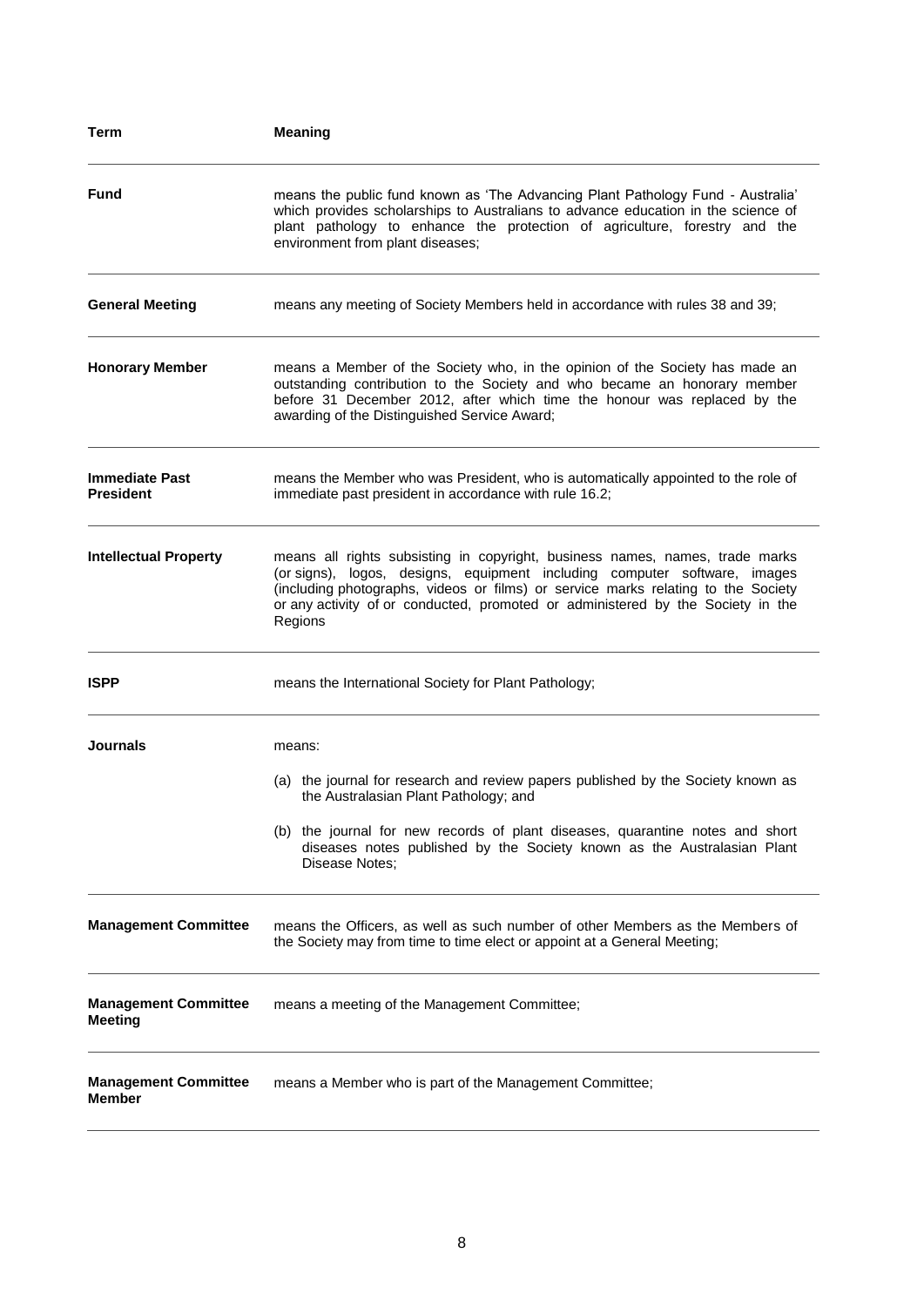| Term                                  | <b>Meaning</b>                                                                                                                                                                                              |
|---------------------------------------|-------------------------------------------------------------------------------------------------------------------------------------------------------------------------------------------------------------|
| <b>Management Committee</b><br>Quorum | means a simple majority of the number of Management Committee Members<br>elected or appointed as at the close of the last General Meeting held prior to the<br>Management Committee Meeting;                |
| Meeting/s                             | means the AGM, Biennial General Meeting and any General Meeting of the Society;                                                                                                                             |
| <b>Meeting Quorum</b>                 | means double the current number of Management Committee Members plus one;                                                                                                                                   |
| <b>Member</b>                         | means an Ordinary Member, Fellow, Student Member, Emeritus Member, Associate<br>Member or Sustaining Member of the Society;                                                                                 |
| <b>NSW DPI</b>                        | means the New South Wales Department of Primary Industries or such other similar<br>department that is created from time to time;                                                                           |
| <b>Objects</b>                        | means the objects of the Society as set out in rule 3.2;                                                                                                                                                    |
| <b>Officers</b>                       | means:                                                                                                                                                                                                      |
|                                       | the President, Vice-President, Executive Secretary and Treasurer appointed in<br>(a)<br>accordance with rule 16.3; and                                                                                      |
|                                       | the Immediate Past President appointed in accordance with rule 16.2;<br>(b)                                                                                                                                 |
| <b>Operating Procedures</b>           | means the operating procedures compiled and amended by the Management<br>Committee from time-to-time;                                                                                                       |
| <b>Ordinary Member</b>                | means a Member of the Society who is a person interested in the study of plant<br>diseases and their causes and who has paid the Annual Membership Fee;                                                     |
| <b>Powers</b>                         | means the powers of the Society as set out in rule 4;                                                                                                                                                       |
| <b>President</b>                      | means the Member elected as president in accordance with rule 16.3;                                                                                                                                         |
| <b>President-Elect</b>                | means the Member elected from the Region co-ordinating the next Management<br>Committee in accordance with rule 24.1, and who will become the President when<br>the next Management Committee takes office; |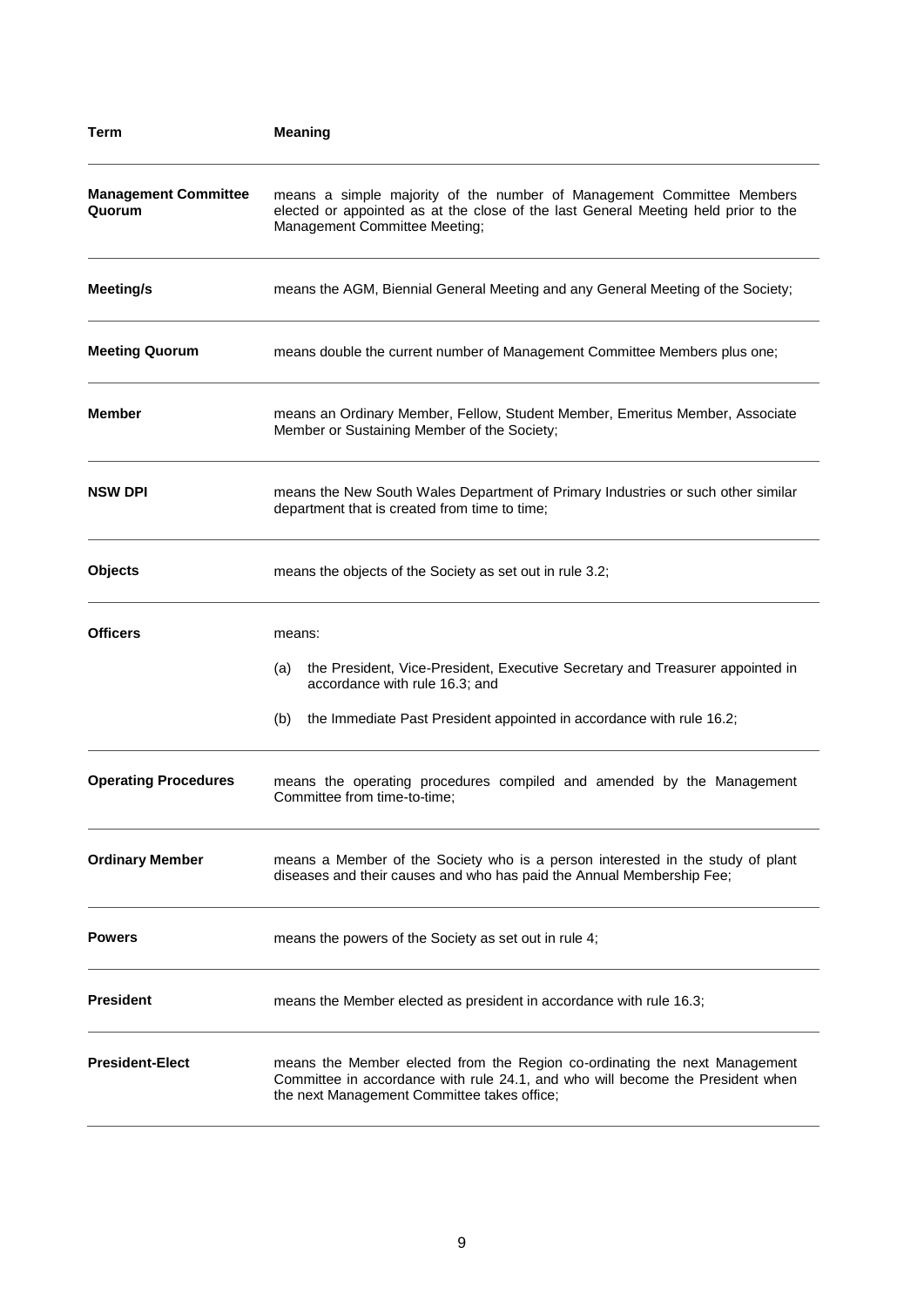| Term                                          | <b>Meaning</b>                                                                                                                                                                                                                                                           |
|-----------------------------------------------|--------------------------------------------------------------------------------------------------------------------------------------------------------------------------------------------------------------------------------------------------------------------------|
| <b>Privacy Legislation</b>                    | means the Privacy Act 1988 (Cth), the Information Privacy Act 2009 (Qld) and any<br>other Commonwealth or State legislation governing privacy, as amended from time-<br>to-time:                                                                                         |
| <b>Publisher</b>                              | means the publisher engaged by the Society to publish the Journals;                                                                                                                                                                                                      |
| Queensland<br><b>Government Agency</b>        | means the Queensland Office of Fair Trading or other government agency<br>responsible for administering ongoing incorporation requirements;                                                                                                                              |
| <b>Regional Council</b><br><b>Coordinator</b> | means the Member appointed as regional council coordinator in accordance with<br>rule 32;                                                                                                                                                                                |
| <b>Regional Council</b><br><b>Meeting</b>     | means a meeting of the Regional Councillors;                                                                                                                                                                                                                             |
| <b>Regional Councillor</b>                    | means those Members in each Region who are elected by a simple majority vote of<br>the Regional Members and who are appointed in accordance with rule 26;                                                                                                                |
| <b>Regional Member</b>                        | means the Members who reside in or have their registered office in a particular<br>Region;                                                                                                                                                                               |
| <b>Regional Member</b><br><b>Allocation</b>   | means an annual amount determined by the Management Committee from time-to-<br>time (but no less than AU \$5.00 per Regional Member), provided by the<br>Management Committee to each Region for each Regional Member in that Region<br>in the preceding Financial Year; |
| <b>Regional Sub-</b><br><b>Committee</b>      | means a sub-committee formed within a Region to assist the Regional Councillors,<br>in accordance with rule 26;                                                                                                                                                          |
| <b>Regions</b>                                | means:                                                                                                                                                                                                                                                                   |
|                                               | (a) Papua New Guinea and the Pacific;                                                                                                                                                                                                                                    |
|                                               | New Zealand North Island;<br>(b)                                                                                                                                                                                                                                         |
|                                               | (c) New Zealand South Island;                                                                                                                                                                                                                                            |
|                                               | and each State and Territory within Australia;                                                                                                                                                                                                                           |
| Register                                      | means a register of Society Members kept and maintained in accordance with rule<br>12;                                                                                                                                                                                   |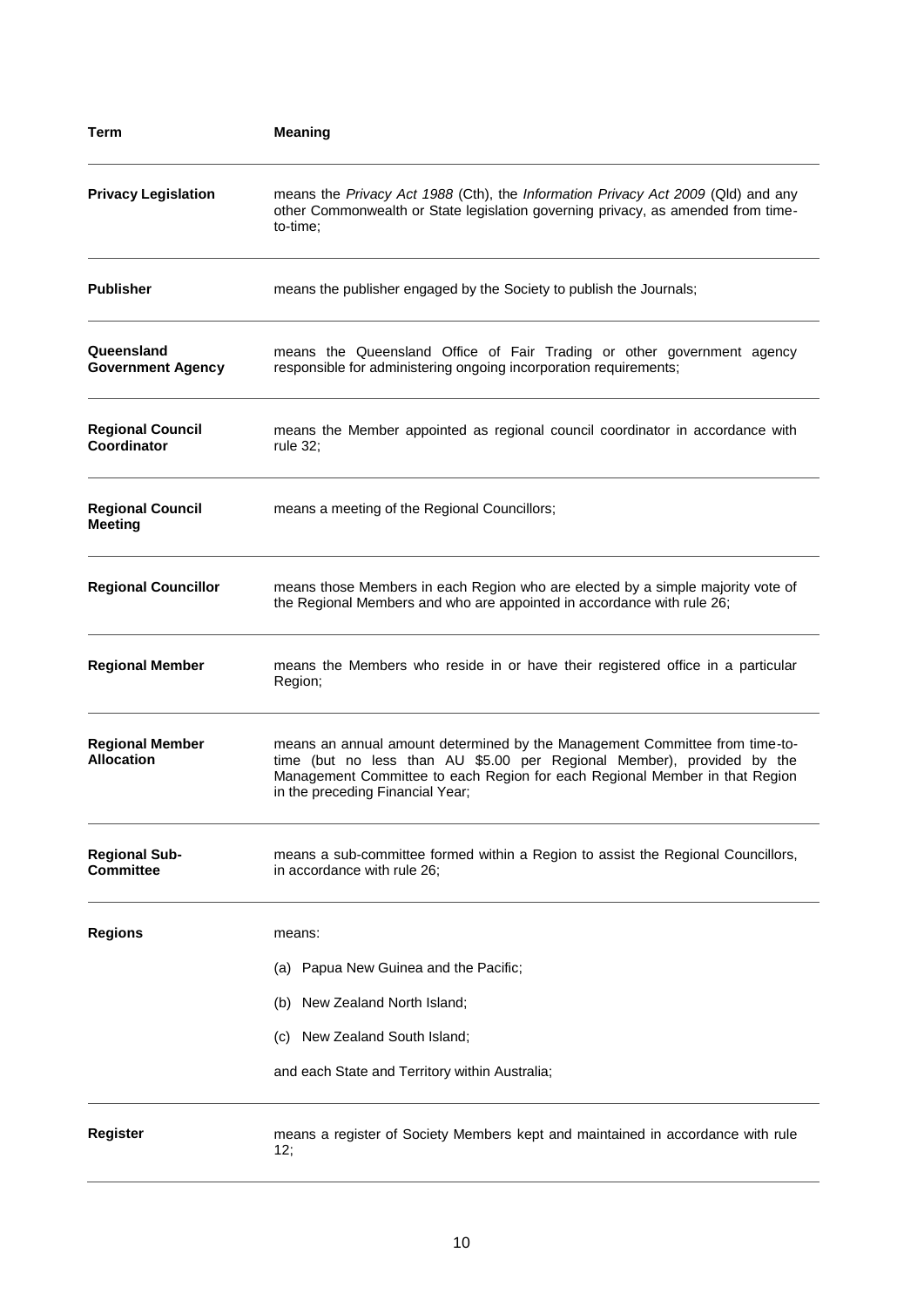| Term                                | <b>Meaning</b>                                                                                                                                                     |
|-------------------------------------|--------------------------------------------------------------------------------------------------------------------------------------------------------------------|
| <b>Secretary</b>                    | means the Member appointed as secretary in accordance with rule 13;                                                                                                |
| <b>Senior Editor</b>                | means a person appointed by the Editor-in-Chief to review manuscripts;                                                                                             |
| <b>Society</b>                      | means the Australasian Plant Pathology Society Inc;                                                                                                                |
| <b>Special Interest Group</b>       | means a group formed for the purpose of the advancement and dissemination of the<br>knowledge of a particular scientific practice area related to plant pathology; |
| <b>Special Meeting</b>              | means any meeting of the Management Committee that is held in accordance with<br>rule 20.2;                                                                        |
| <b>Special Resolution</b>           | means a resolution passed at a Meeting by the votes of 75% of the Society<br>Members present and entitled to vote;                                                 |
| <b>Student Member</b>               | means a Member of the Society who is engaged in full-time secondary or tertiary<br>studies and who has paid the Student Membership Fee;                            |
| <b>Student Membership</b><br>Fee    | means one half of the Annual Membership Fee, payable annually by a Student<br>Member for membership to the Society;                                                |
| <b>Sub-Committee</b>                | means any sub-committee formed by the Management Committee in accordance<br>with rule 21;                                                                          |
| <b>Sustaining Member</b>            | means a Member of the Society who is an interested person or corporate body who<br>has paid the Sustaining Membership Fee;                                         |
| <b>Sustaining Membership</b><br>Fee | means an amount as determined by the Management Committee from time-to-time,<br>payable annually by a Sustaining Member for membership to the Society;             |
| Treasurer                           | means the Member elected as treasurer in accordance with rule 16.3;                                                                                                |
| <b>Vice-President</b>               | means the Member elected as vice-president in accordance with rule 16.3;                                                                                           |

2.2 In this Constitution unless the context otherwise requires:

(a) a reference to a function includes a reference to a power, authority and duty;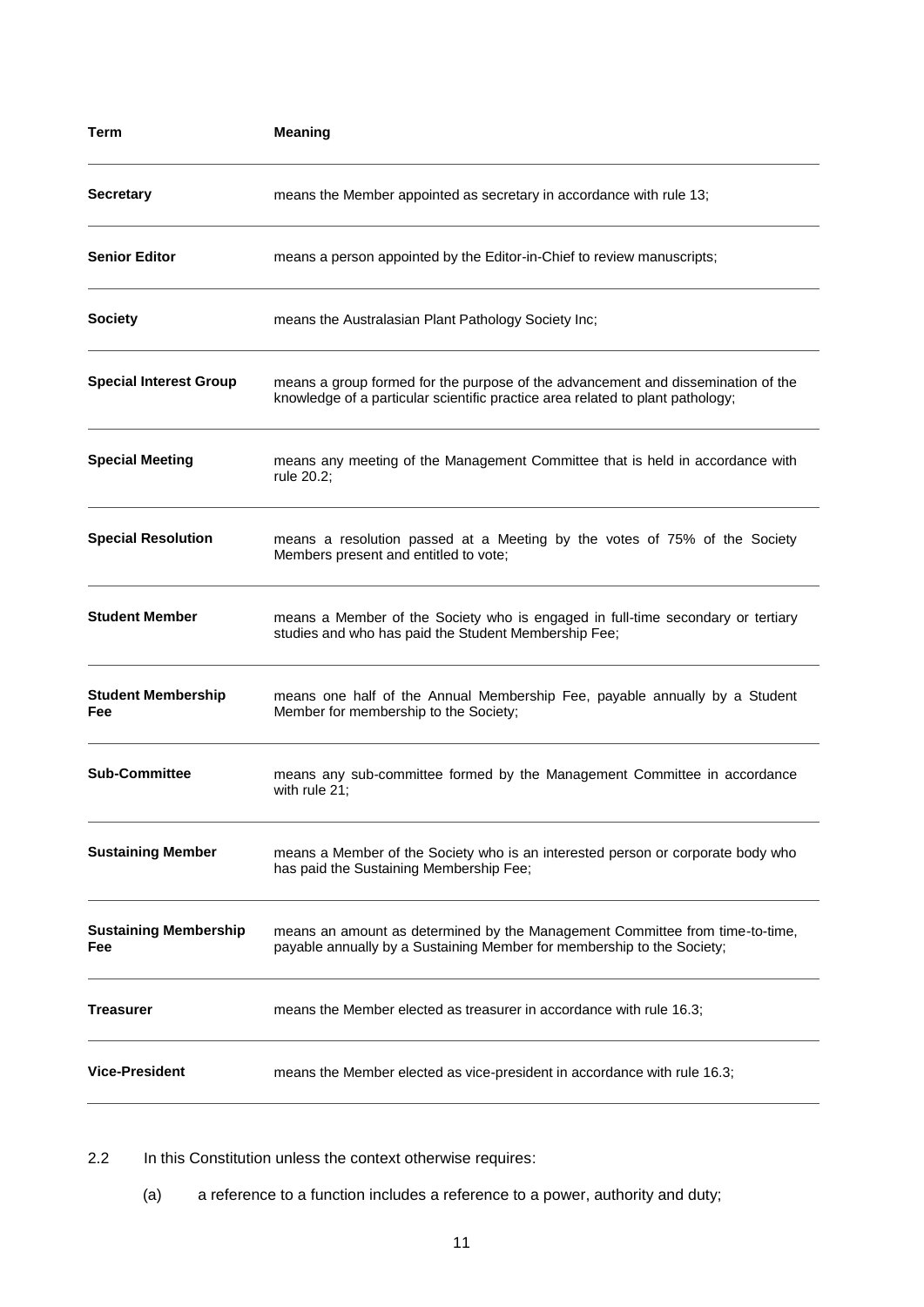- (b) a reference to the exercise of a function includes, where the function is a power, authority or duty, a reference to the exercise of the power or authority of the performance of the duty;
- (c) words denoting the singular number include the plural and vice versa;
- (d) words denoting any gender include all genders;
- (e) where a word or phrase is defined other parts of speech and grammatical forms of that word or phrase have corresponding meanings;
- (f) words denoting natural persons include bodies corporate and unincorporated and vice versa;
- (g) references to a person include the legal personal representatives, successors and permitted assigns of that person;
- (h) references to rules and schedules are to the rules of and schedules to this Constitution;
- (i) headings are for convenience only and shall not effect interpretation;
- (j) references to any party to this Constitution or any other agreement or instrument include the party's successors, permitted assigns, receivers and managers;
- (k) references to any agreement or instrument include references to that agreement or instrument as amended, notated, supplemented, varied or replaced from time to time;
- (l) references to any legislation, provision of legislation, a statute, ordinance, code or other law includes regulations and other statutory instruments under it and consolidations, amendments, re-enactments or replacements of any of them (whether of the same or any legislative authority having jurisdiction); and
- (m) a reference to "writing" shall unless the contrary intention appears, be construed as including references to printing, lithography, photography and other modes of representing or reproducing words in a visible form, including messages sent by electronic mail.
- 2.3 Except where the contrary intention appears, in this Constitution, an expression that deals with a matter under the Act has the same meaning as that provision of the Act.
- 2.4 To the extent that any matter is not provided for under this Constitution or any additional By-Laws of the Society which is otherwise provided for under the Additional Provisions, then the Society Constitution and such other By-laws are taken to include the Additional Provisions.

#### <span id="page-11-0"></span>**3. Objects**

- 3.1 The Society is established solely for the Objects set out in this rule 3.
- 3.2 The Objects for which the Society is established are the advancement and dissemination of the knowledge of plant pathology and its practice, particularly, but not exclusively, in relation to Australia, New Zealand and neighbouring countries.
- 3.3 Without limiting in any way the powers of the Management Committee, the Objects may be achieved in any or all of the following ways:
	- (a) by fostering communication and exchange of information between Members and with affiliated societies and other local and overseas societies having similar aims and Objects;
	- (b) by organising scientific meetings of the Society;
	- (c) by participating in, and acting as host of international scientific meetings;
	- (d) by publishing the Journals;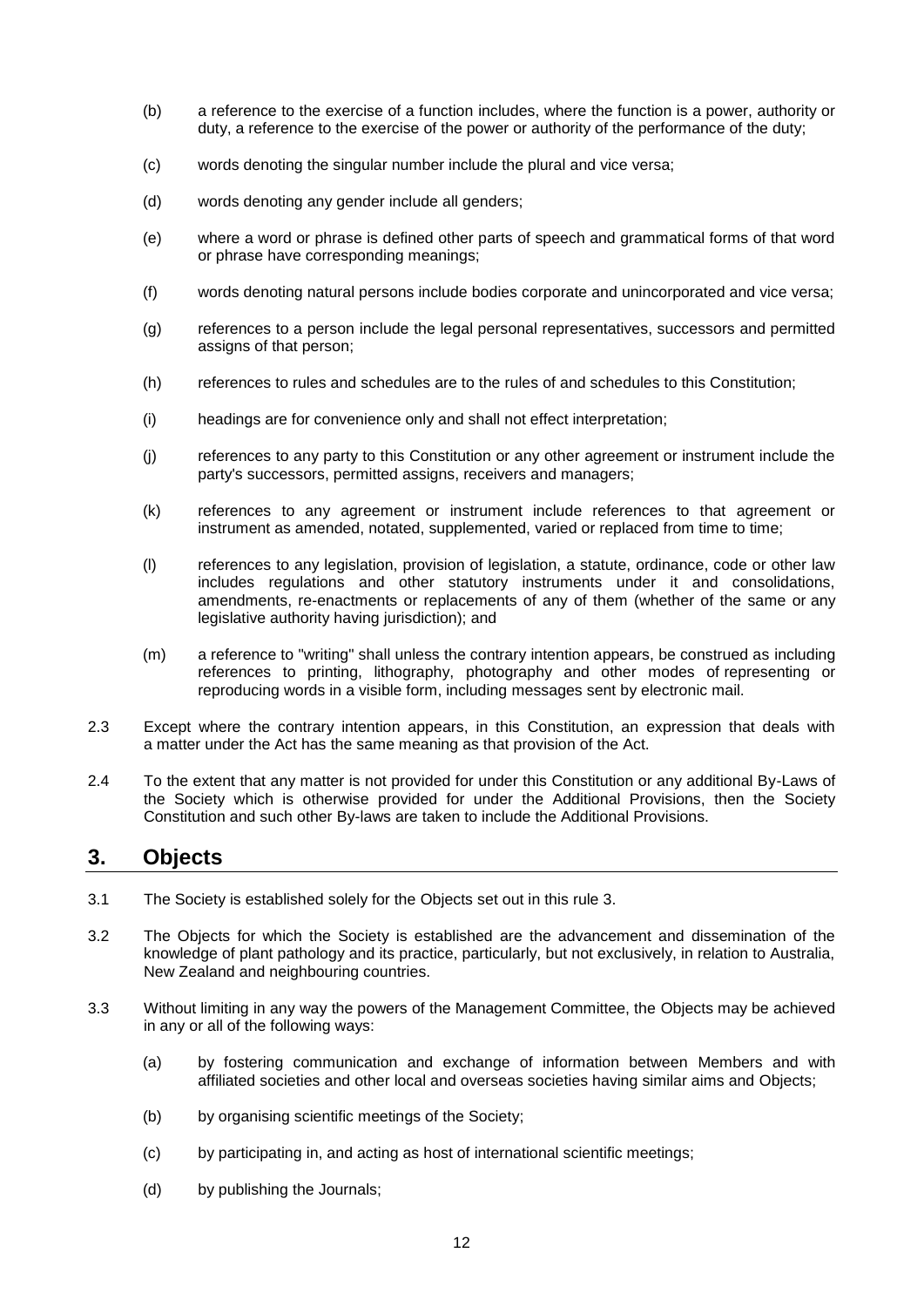- (e) by increasing public awareness of the functions and achievements of plant pathologists; and
- (f) by such other activities as may be conducive to the attainment of the Objects.

#### <span id="page-12-0"></span>**4. Powers**

- 4.1 In order to further the Objects of the Society, the Powers of the Society are:
	- (a) To take over the funds and other assets and the liabilities of the present unincorporated Society known as the 'Australasian Plant Pathology Society';
	- (b) to subscribe to, become a member of and co-operate with any other association, club or organisation, whether incorporated or not, whose objects are altogether or in part similar to those of the Society, provided that the Society shall not subscribe to or support with its funds any club, association or organisation which does not prohibit the distribution of its income and property among its members to an extent at least as great as that imposed on the Society under or by virtue of rule 44.10;
	- (c) to buy, sell and deal in all kinds of articles, commodities and provisions, both liquid and solid, for the members of the Society or persons frequenting the Society's premises;
	- (d) to purchase, take on lease or in exchange, hire and other wise acquire any lands, buildings, easements or property, real and personal, and any rights or privileges which may be requisite for the purposes of, or capable of being conveniently used in connexion with, any of the Objects of the Society, provided that in case the Society shall take or hold any property which may be subject to any trusts the Society shall only deal with the same in such manner as is allowed by law having regard to such trusts;
	- (e) to enter into any arrangements with any government or other authority that are incidental or conducive to the attainment of the Objects and the exercise of the Powers of the Society; to obtain from any such government or other authority any rights, privileges and concessions which the Society may think it desirable to obtain; and to carry out, exercise and comply with any such arrangements, rights, privileges and concessions;
	- (f) to appoint, employ, remove or suspend such managers, clerks, secretaries, servants, workmen and other persons as may be necessary or convenient for the purposes of the Society;
	- (g) to remunerate any person or body corporate for services rendered, or to be rendered, and whether by way of brokerage or otherwise in placing or assisting to place or guaranteeing the placing of any unsecured notes, debentures or other securities of the Society, or in or about the Society or promotion of the Society or in the furtherance of its Objects;
	- (h) to construct, improve, maintain, develop, work, manage, carry out, alter or control any houses, buildings, grounds, works or conveniences which may seem calculated directly or indirectly to advance the Society's interests, and to contribute to, subsidise or otherwise assist and take part in the construction, improvement, maintenance, development, working, management, carrying out, alteration or control thereof;
	- (i) to invest and deal with the money of the Society not immediately required in such manner as may from time to time be thought fit;
	- (j) to take or otherwise acquire, and hold shares, debentures or other securities of any company or body corporate;
	- (k) to lend and advance money or give credit to any person or body corporate; to guarantee and give guarantees or indemnities for the payment of money or the performance of contracts or obligations by any person or body corporate, and otherwise to assist any person or body corporate;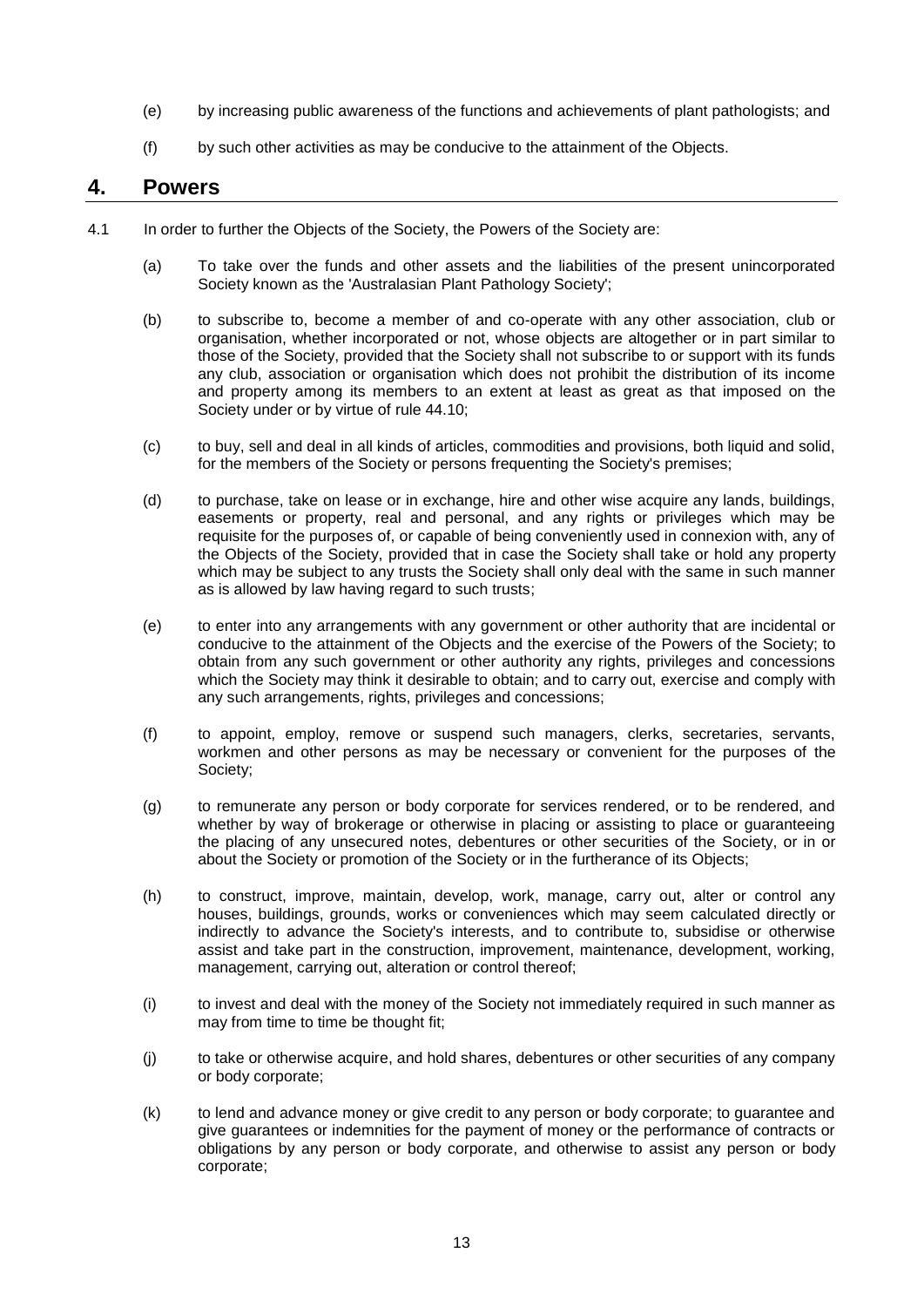- (l) to borrow or raise money either alone or jointly with any other person or legal entity in such manner as may be thought proper and whether upon fluctuating advance account or overdraft or otherwise to represent or secure any moneys and further advances borrowed or to be bestowed alone or with others as aforesaid by notes secured or unsecured, debentures or debenture stock perpetual or otherwise, or by mortgage, charge, lien or other security upon the whole or any part of the incorporated Society's property or assets present or future and to purchase, redeem or pay-off any such securities;
- (m) to draw, make, accept, endorse, discount, execute and issue promissory notes, bills of exchange, bills of lading and other negotiable or transferable instruments;
- (n) to sell, improve, manage, develop, exchange, lease, dispose of, turn to account or otherwise deal with all or any part of the property and rights of the Society;
- (o) to take or hold mortgages, liens or charges, to secure payment of the purchase price, or any unpaid balance of the purchase price, of any part of the Society's property of whatsoever kind sold by the Society, or any money due to the Society from purchasers and others;
- (p) to take any gift of property whether subject to any special trust or not, for any one or more of the Objects of the Society but subject always to the proviso in rule 4.1(c);
- (q) to take such steps by personal or written appeals, public meetings or otherwise, as may from time to time be deemed expedient for the purpose of procuring contributions to the funds of the Society, in the shape of donations, annual subscriptions or otherwise;
- (r) to print or publish any newspapers, periodicals, books, leaflets, web-based information or audio-visual material that the Society may think desirable for the promotion of its Objects, including the Journals;
- (s) to amalgamate with any one or more incorporated associations having objects altogether or in part similar to those of the Society and which shall prohibit the distribution of its or their income and property among its or their members to an extent at least as great as that imposed upon the Society under or by virtue of rule 44.10;
- (t) to purchase or otherwise acquire and undertake all or any part of the property, assets, liabilities and engagements of any one or more of the incorporated associations with which the Society is authorised to amalgamate;
- (u) to transfer all or any part of the property, assets, liabilities and engagements of the Society to any one or more of the incorporated associations with which the Society is authorised to amalgamate;
- (v) to make donations for patriotic, charitable or community purposes; and
- (w) to do all such other things as are incidental or conducive to the attainment of the Objects and the exercise of the Powers of the Society.

#### <span id="page-13-0"></span>**5. Classes of Members**

- 5.1 Society Members shall consist of:
	- (a) Ordinary Members;
	- (b) recipients of the Distinguished Service Award;
	- (c) Honorary Members;
	- (d) Fellows;
	- (e) Student Members;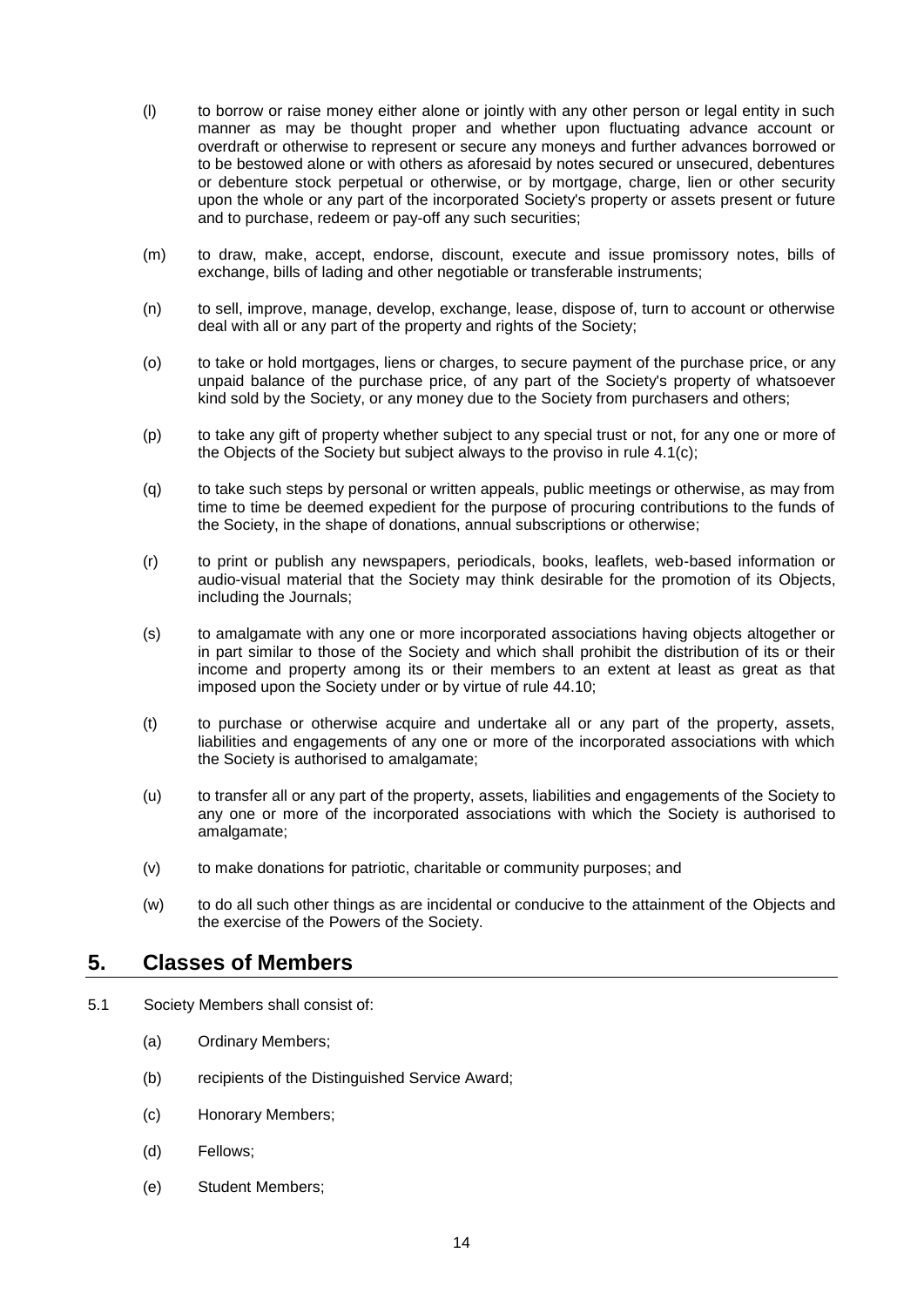- (f) Emeritus Members;
- (g) Associate Members;
- (h) Sustaining Members; and
- (i) such new or other categories of members as may be established by the Management Committee from time to time. Any new category of Society member established by the Management Committee cannot be granted voting rights without the approval of the Society in Meeting.
- 5.2 Ordinary Members have the right to:
	- (a) receive publications, as determined by the Management Committee;
	- (b) vote at Meetings;
	- (c) hold elective office;
	- (d) service on committees;
	- (e) be eligible for election as a Fellow or recipient of the Distinguished Service Award; and
	- (f) receive other privileges as determined by the Management Committee.
- 5.3 Recipients of the Distinguished Service Award have the same rights as Ordinary Members, but they are not required to pay the Annual Membership Fee.
- 5.4 Recipients of the Distinguished Service Award may be elected by the Management Committee after having been nominated by a proposer and a seconder who are Members and who shall provide the Management Committee with details of the nominee's outstanding contribution to the Society. Nominations must be received by the Management Committee by the closing date as determined by the Management Committee from time to time. The Management Committee may appoint such subcommittee as it deems fit to assess any such nominations. The Management Committee will notify the Members at the AGM of any recipients of the Distinguished Service Award.
- 5.5 Honorary Members have the same rights as Ordinary Members, but they are not required to pay the Annual Membership Fee.
- 5.6 Fellows have the same rights and pay the same annual fees as the class of Members of which they were a part of before being appointed as a Fellow.
- 5.7 Fellows may be elected by the Management Committee after having been nominated by a proposer and a seconder who are Members and who shall provide the Management Committee with details of the nominee's service to plant pathology. Nominations must be received by the Management Committee by the closing date, as determined by the Management Committee from time-to-time. The Management Committee may appoint such sub-committee as it deems fit to assess any such nominations. The Management Committee will notify the Members at the AGM of the appointment of any Fellows.
- 5.8 Student Members have the same rights as Ordinary Members, but may not hold elected office unless they have attained the age of legal majority. The application and annual membership renewal of Student Members must be certified by their head of department or equivalent to support the student's claim that they are currently engaged in full-time secondary or tertiary studies.
- 5.9 Emeritus Members have the same rights as Ordinary Members and pay the Emeritus Membership Fee.
- 5.10 Associate Members have the same rights as Ordinary Members, but shall only receive such Society publications as the Management Committee shall determine from time to time.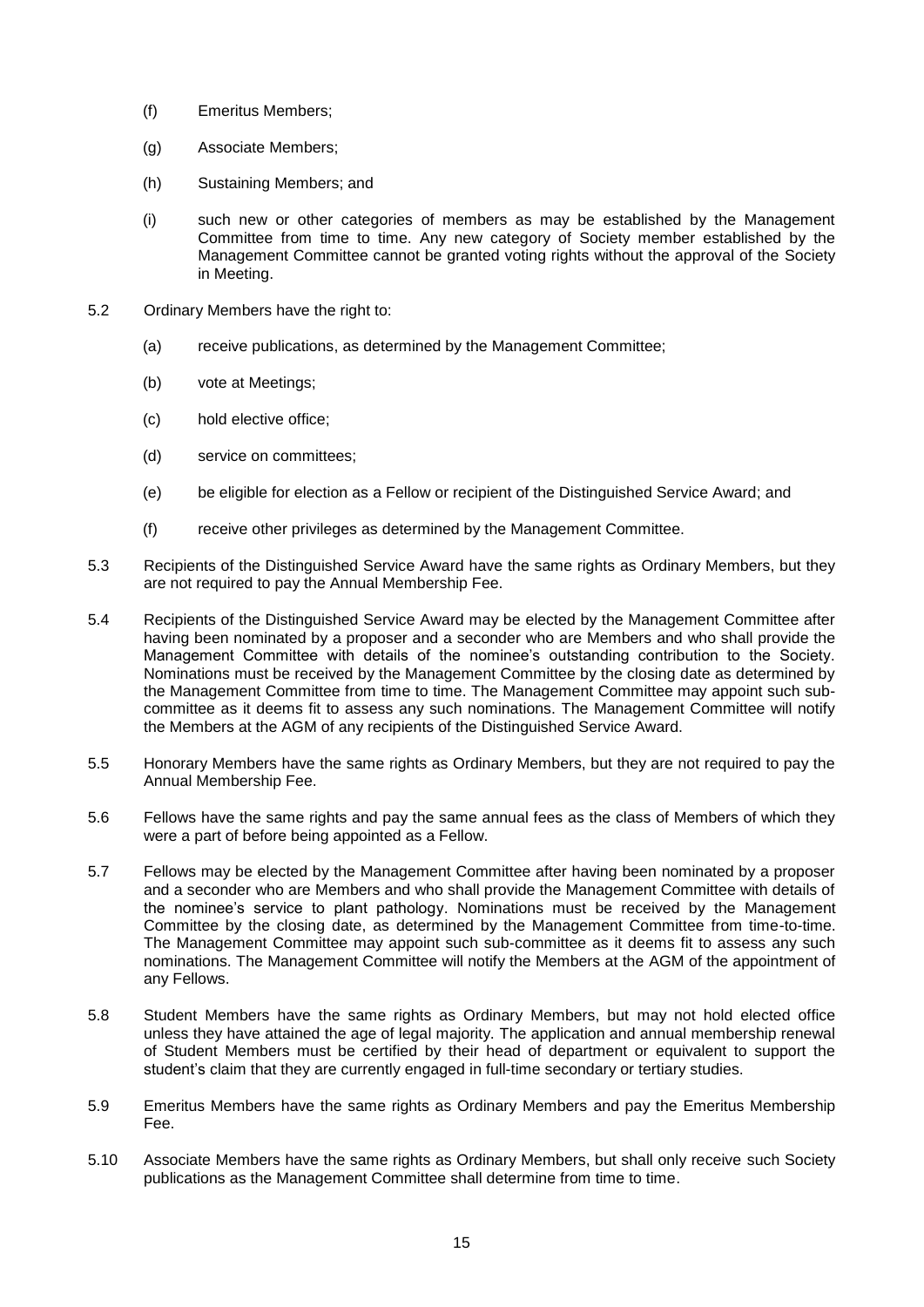- 5.11 Sustaining Members have the right to:
	- (a) be listed in journals published by the Society;
	- (b) receive a copy of those publications produced by the Society as determined by the Management Committee, including the Society Journal;
	- (c) have access to the newsletter;
	- (d) submit articles for publication in the newsletter and the Society Journal in accordance with current requirements applicable to Ordinary Members;
	- (e) advertise in the newsletter at the current advertising rates;
	- (f) place a display at the Biennial Conference according to the requirements of the convenors of the Biennial Conference;
	- (g) arrange an exhibit of its products and/or services at meetings of the Society under conditions to be determined by the Management Committee; and
	- (h) for corporate memberships, to nominate one representative to act on its behalf as an individual Member for the purpose of voting and exercising other privileges.
- 5.12 The number of members in each class shall be unlimited.

#### <span id="page-15-0"></span>**6. Membership Application**

- 6.1 Every applicant for any class of membership of the Society shall be proposed by one Member of the Society and seconded by another Member.
- 6.2 The application for membership shall be made either:
	- (a) in writing, signed by the applicant and their proposer and seconder; or
	- (b) on-line, via the internet, stating the email contact of their proposer and seconder;

and shall be in such form as the Management Committee from time to time prescribes.

#### <span id="page-15-1"></span>**7. Membership Fees**

- 7.1 The Annual Membership Fee shall be determined by the Management Committee from time to time, subject to the approval of the proposed Annual Membership Fee at a General Meeting of the Society.
- 7.2 The membership fees for each class of membership shall be payable at such time and in such manner as the Management Committee shall from time to time determine.
- 7.3 The Business Manager should forward a draft subscription renewal notice to the Management Committee for ratification before mailing it out to the membership.

#### <span id="page-15-2"></span>**8. Admission and Rejection of Members**

- 8.1 At the next Management Committee Meeting after the receipt of any application and the applicable membership fee for any class of membership, such application shall be considered by the Management Committee, who shall thereupon determine upon the admission or rejection of the applicant.
- 8.2 Any applicant who receives a majority of the votes of the Management Committee Members present at the Management Committee Meeting at which such application is being considered shall be accepted as a Member to the class of membership applied for.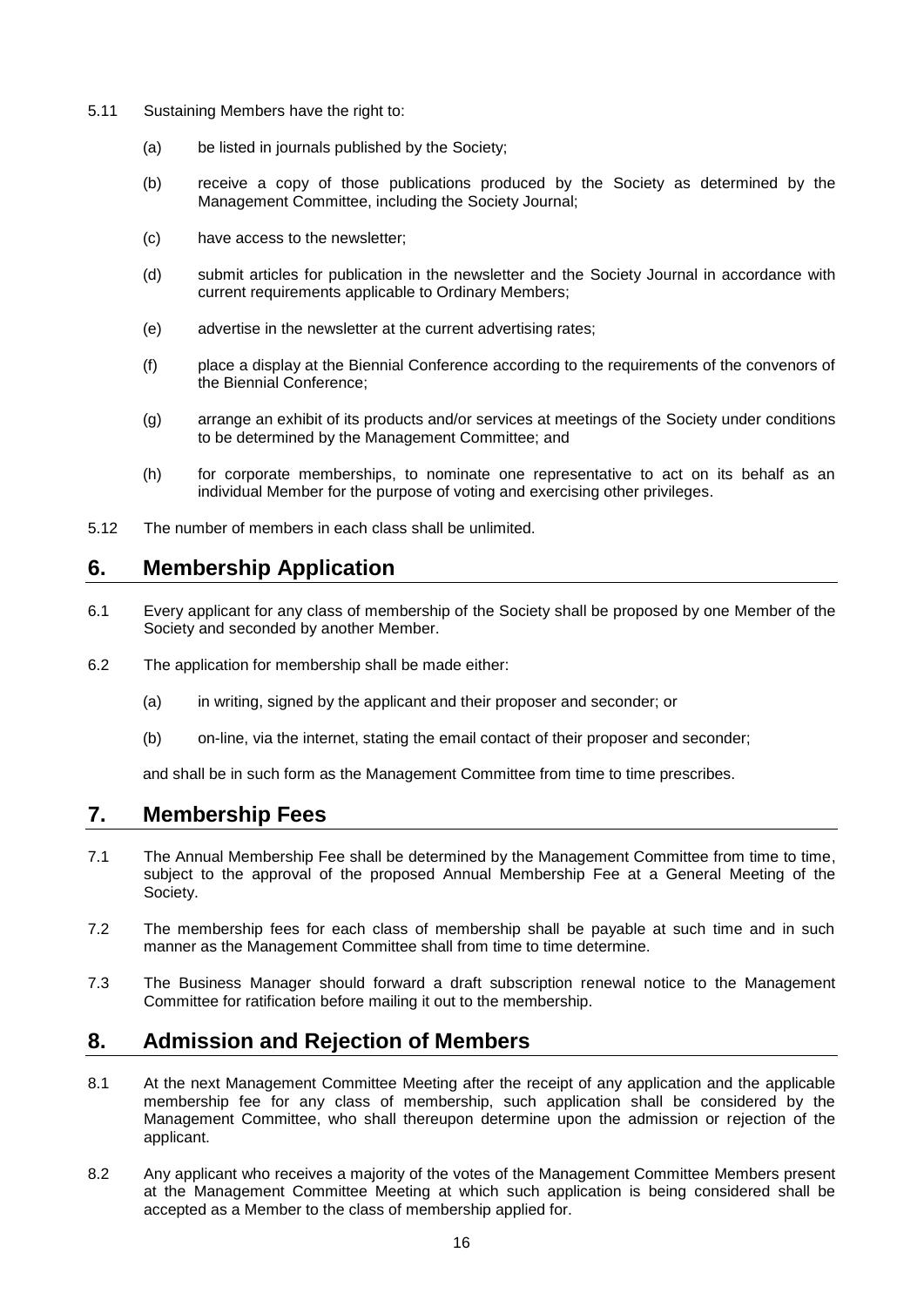8.3 Upon the acceptance or rejection of an application for any class of membership the Business Manager shall forthwith give the applicant notice in writing of such acceptance or rejection.

#### <span id="page-16-0"></span>**9. Procedures for Processing Membership Applications**

- 9.1 The Business Manager may receive and accept nominations of new Members. The Business Manager should check that:
	- (a) the nomination form has been completed correctly;
	- (b) the nominee is someone interested in plant pathology;
	- (c) the nominee is proposed and seconded by Financial Members of the Society; and
	- (d) the application is accompanied by the relevant membership fee for the class of membership applied for.
- 9.2 If satisfied that the nomination is acceptable, the Business Manager should process the payment of the application fee and when the payment is accepted by the bank they should advise the Publisher/Executive Editor so that appropriate journals can be despatched to the new Member.
- 9.3 The Business Manager should also send a letter of welcome to the new Member providing details of such things as the next Biennial Conference and webpage details.
- 9.4 The Business Manager should provide details (name, address and details of the proposer and seconder) to the Management Committee before each Management Committee Meeting so that the Management Committee can ratify the membership of the new Members.
- 9.5 If the Business Manager has any concerns about the nomination he should refer it to the Management Committee.

#### <span id="page-16-1"></span>**10. Termination of Membership**

- 10.1 A member may resign from the Society at any time by giving notice to the Secretary. Such resignation shall take effect at the time such notice is received by the Secretary unless a later date is specified in the notice, in which case it shall take effect on that later date.
- 10.2 If a Member:
	- (a) is convicted of an indictable offence;
	- (b) fails to comply with any of the provisions of this Constitution;
	- (c) has membership fees in arrears for a period of six months or more; or
	- (d) behaves in a manner considered to be injurious or prejudicial to the character or interests of the Society, the Management Committee shall consider whether that Member's membership shall be terminated.
- 10.3 The Member concerned shall be given a full and fair opportunity of presenting a case and if the Management Committee resolves to terminate the Member's membership it shall instruct the Secretary to advise the Member in writing accordingly.
- 10.4 Notwithstanding the earlier provisions of this rule, a person applying for membership who has previously been a Member of the Society and who has left the Society indebted to the Society in any manner whatsoever, shall not be eligible for readmission as a Member until that indebtedness has been discharged in full.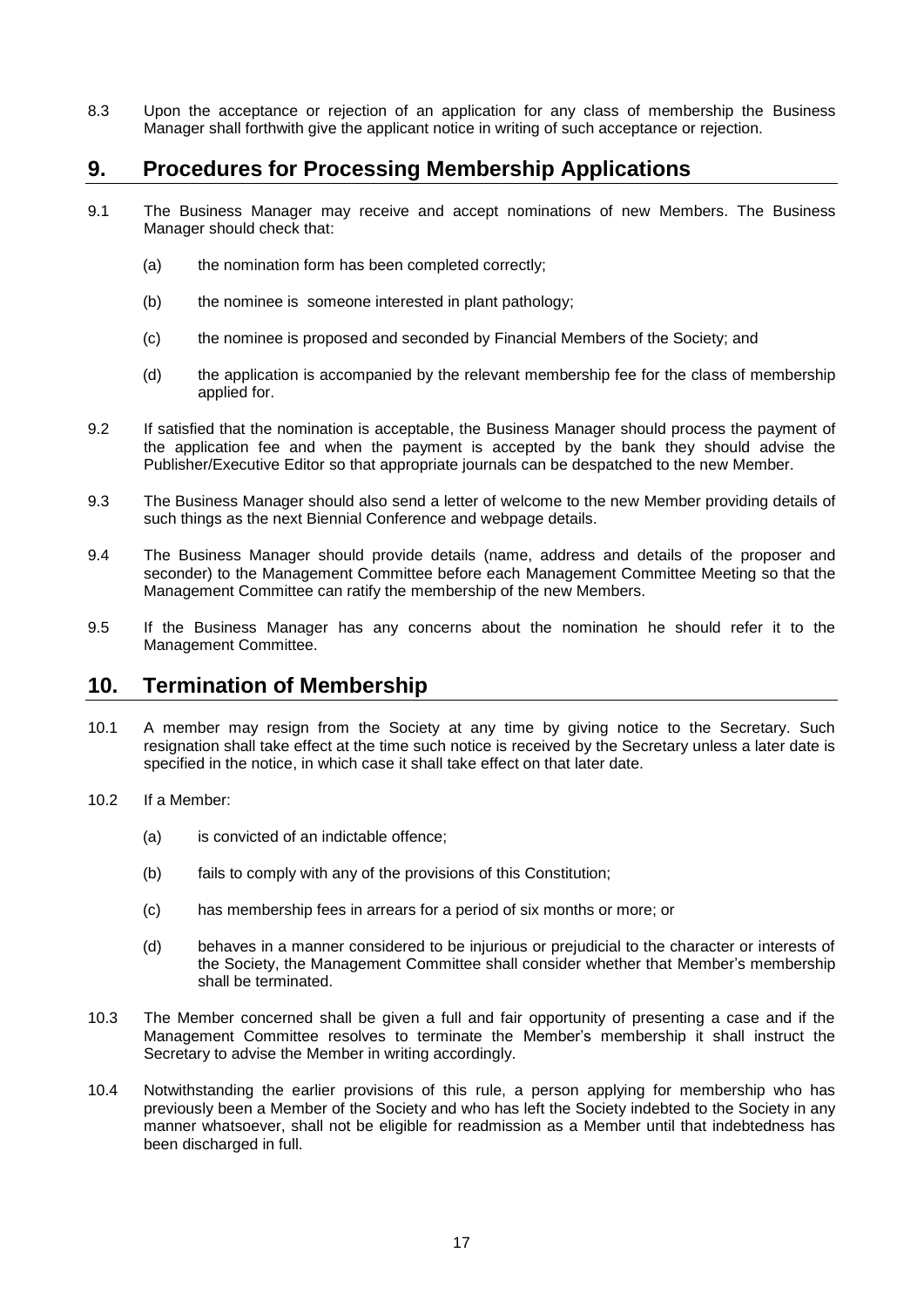# <span id="page-17-0"></span>**11. Appeal Against Rejection or Termination of Membership**

- 11.1 A person whose application for membership has been rejected or whose membership has been terminated may within one month of receiving written notification thereof, lodge with the Secretary written notice of intention to appeal against the decision of the Management Committee.
- 11.2 Upon receipt of a notification of intention to appeal against rejection or termination of membership the Society shall convene, within three months of the date of receipt of such notice, a General Meeting to determine the appeal. At any such meeting the applicant shall be given the opportunity to fully present a case and the Management Committee or those Members thereof who rejected the application for membership or terminated the membership subsequently shall likewise have the opportunity of presenting their case. The appeal shall be determined by a majority vote of the Members present at the General Meeting.
- 11.3 Where a person whose application is rejected, does not appeal against the decision of the Management Committee within the time prescribed by these in rule 11.1 or so appeals but the appeal is unsuccessful, the Secretary shall refund the amount remaining of any membership fees paid in advance.

#### <span id="page-17-1"></span>**12. Register of Members**

- 12.1 Subject to the provisions of Privacy Legislation, the Management Committee shall cause a Register to be kept in which shall be entered the names and addresses of Members of the Society and the dates of their admission as Members.
- 12.2 Particulars shall also be entered into the Register of deaths, resignations, terminations and reinstatements of membership and any further particulars as the Management Committee or the Members at any General Meeting may require from time to time.
- 12.3 The Register shall be open for inspection at all reasonable times by any Member who previously applies to the Secretary for such inspection.
- 12.4 Subject to the provisions of Privacy Legislation, and when deemed in the interests of Members, the Management Committee may from time to time authorise release of member information to other organisations.

#### <span id="page-17-2"></span>**13. Appointment or Election of Secretary**

- 13.1 While it remains a requirement of the Act or of other relevant legislation, the Secretary must be:
	- (a) an individual residing in Queensland, or in another State or Territory, but not more than 65km from the Queensland border; and
	- (b) a Member of the Society, elected by the Society as Secretary; or
	- (c) any other person as appointed by the Management Committee from time-to-time, including:
		- (i) another Management Committee Member;
		- (ii) a Society Member; or
		- (iii) any other person.
- 13.2 If a vacancy happens in the office of Secretary, the members of the Management Committee must ensure a Secretary is appointed or elected for the Society within 1 month after the vacancy happens.
- 13.3 If the Management Committee appoints a person in accordance with rule 13.1(c)(ii) as Secretary, other than to fill a casual vacancy on the Management Committee, the person does not become Management Committee Member.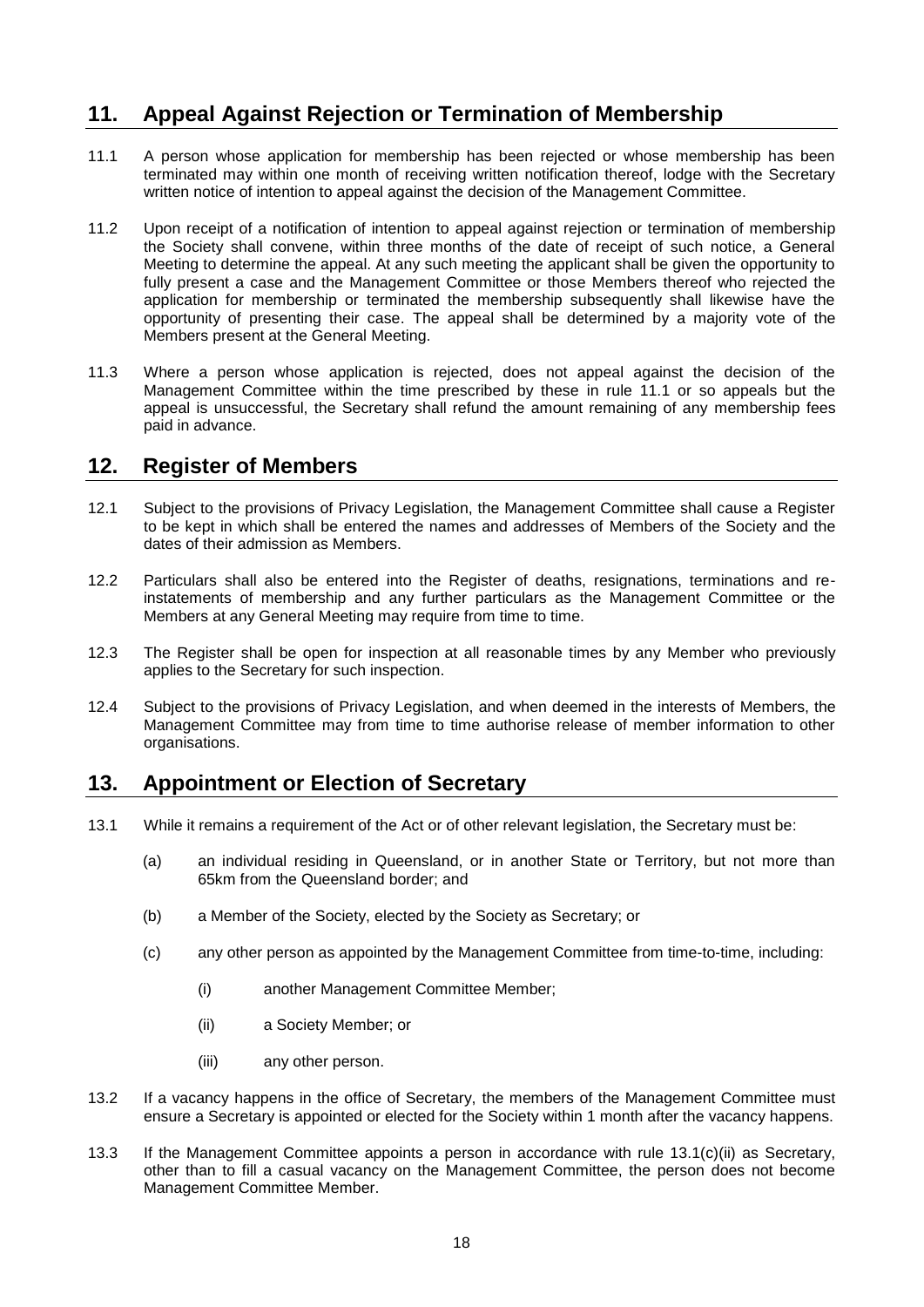- 13.4 However, if the Management Committee appoints a person in accordance with rule 13.1(c)(ii) as Secretary, to fill a casual vacancy on the Management Committee, the person does become a Management Committee Member.
- 13.5 If the Management Committee appoints a person in accordance with rule 13.1(c)(iii) as Secretary, the person does not become a Management Committee Member.
- 13.6 For the purposes of this rule 13, a casual vacancy on the Management Committee means a vacancy that happens when an elected Management Committee Member resigns, dies or otherwise stops holding office.

### <span id="page-18-0"></span>**14. Removal of Secretary**

- 14.1 The Management Committee may at any time remove a person appointed by the Management Committee as the Secretary.
- 14.2 If the Management Committee removes a Secretary who is a person appointed in accordance with rule 13.1(c)(i), the person remains a Management Committee Member.
- 14.3 If the Management Committee removes a Secretary who is a person appointed in accordance with rule 13.1(c)(ii) and who has been appointed to a casual vacancy on the Management Committee under rule 13.4, the person remains Management Committee Member.

#### <span id="page-18-1"></span>**15. Functions of Secretary**

- 15.1 The Secretary's functions include, but are not limited to:
	- (a) keeping copies of all correspondence and other documents relating to the Society;
	- (b) maintaining the Register; and
	- (c) other functions as determined from time-to-time by the Management Committee.

#### <span id="page-18-2"></span>**16. Membership of the Management Committee**

- 16.1 The Management Committee shall consist of:
	- (a) the President;
	- (b) the Vice-President(s);
	- (c) the President-Elect;
	- (d) the Executive Secretary;
	- (e) the Treasurer;
	- (f) the Executive Editor;
	- (g) the Regional Council Coordinator;
	- (h) the Immediate Past President; and
	- (i) such number of other Members as the Members of the Society at the Biennial General Meeting may from time-to-time elect.
- 16.2 At the Biennial General Meeting of the Society, all of the current Management Committee Members (with the exception of the Executive editor) shall retire from office, but shall be eligible upon nomination for re-election. Upon the President's retirement, the President will automatically be appointed to the position of Immediate Past President.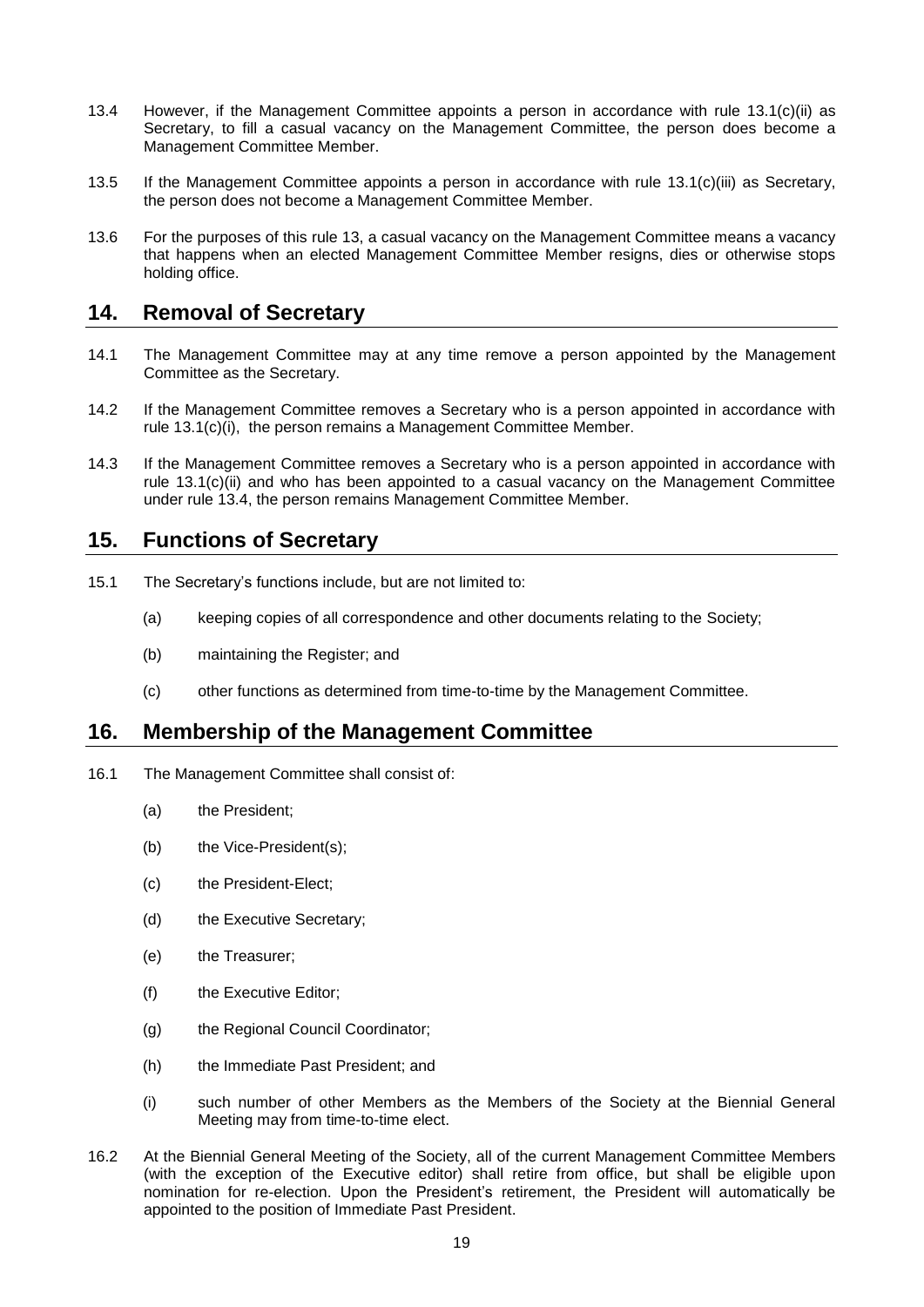- 16.3 The election of Officers and other Management Committee Members (with the exception of the Regional Council Coordinator, who shall be elected in accordance with rule 32) shall take place in the following manner:
	- (a) The Management Committee shall be elected at least 2 months prior to the Biennial General Meeting, by the members of the region which will next host the Management Committee;
	- (b) any two Members of the Society shall be at liberty to nominate any other Member to serve as an Officer or other Management Committee Member;
	- (c) the nomination, which shall be in writing and signed by the Member, proposer and seconder, shall be lodged with the Regional Councillor Coordinator at least twenty eight days before the Biennial General Meeting at which the election is to take place;
	- (d) balloting lists shall be prepared (if necessary) containing the names of the candidates in alphabetical order, and each Member present at the Regional Meeting shall be entitled to vote for any number of such candidates not exceeding the number of vacancies;
	- (e) The elected candidates shall be endorsed by the current Management Committee at least fourteen days prior to the BGM
	- (f) The membership will be notified of the endorsed candidates at the BGM.

#### <span id="page-19-0"></span>**17. Resignation or removal from the Management Committee**

- 17.1 Any Management Committee Member may resign from the Management Committee at any time by giving notice in writing to the Executive Secretary.
- 17.2 Any resignation given in accordance with rule 17.1 shall take effect at the time such notice is received by the Executive Secretary, unless a later date is specified in the notice, in which case it shall take effect on that later date.
- 17.3 A Management Committee Member may be removed from the Management Committee at a General Meeting of the Society by a majority vote of the Members present at the General Meeting. The Management Committee Member will be given the opportunity to fully present their case for remaining on the Management Committee, prior to the vote being conducted.
- 17.4 A Management Committee Member who is seen not to be sufficiently fulfilling their role on the Management Committee (in the opinion of the other Management Committee Members) may be removed from the Management Committee at a Management Committee Meeting by a majority vote of other Management Committee Members present and entitled to vote. The Management Committee Member will be given the opportunity to fully present their case for remaining on the Management Committee prior to the vote being conducted.

## <span id="page-19-1"></span>**18. Vacancies on the Management Committee**

- 18.1 The Management Committee shall have the power at any time to appoint any Member of the Society to fill any casual vacancy on the Management Committee until the next AGM.
- 18.2 The continuing Management Committee Members may act notwithstanding any casual vacancy on the Management Committee, but if there is no Management Committee Quorum, the continuing Management Committee Members may call a General Meeting for the purpose of electing Management Committee Members required for a Management Committee Quorum, but for no other purpose.

#### <span id="page-19-2"></span>**19. Functions of the Management Committee**

19.1 Except as otherwise provided by this Constitution and subject to resolutions of the Members carried at any Meeting, the Management Committee: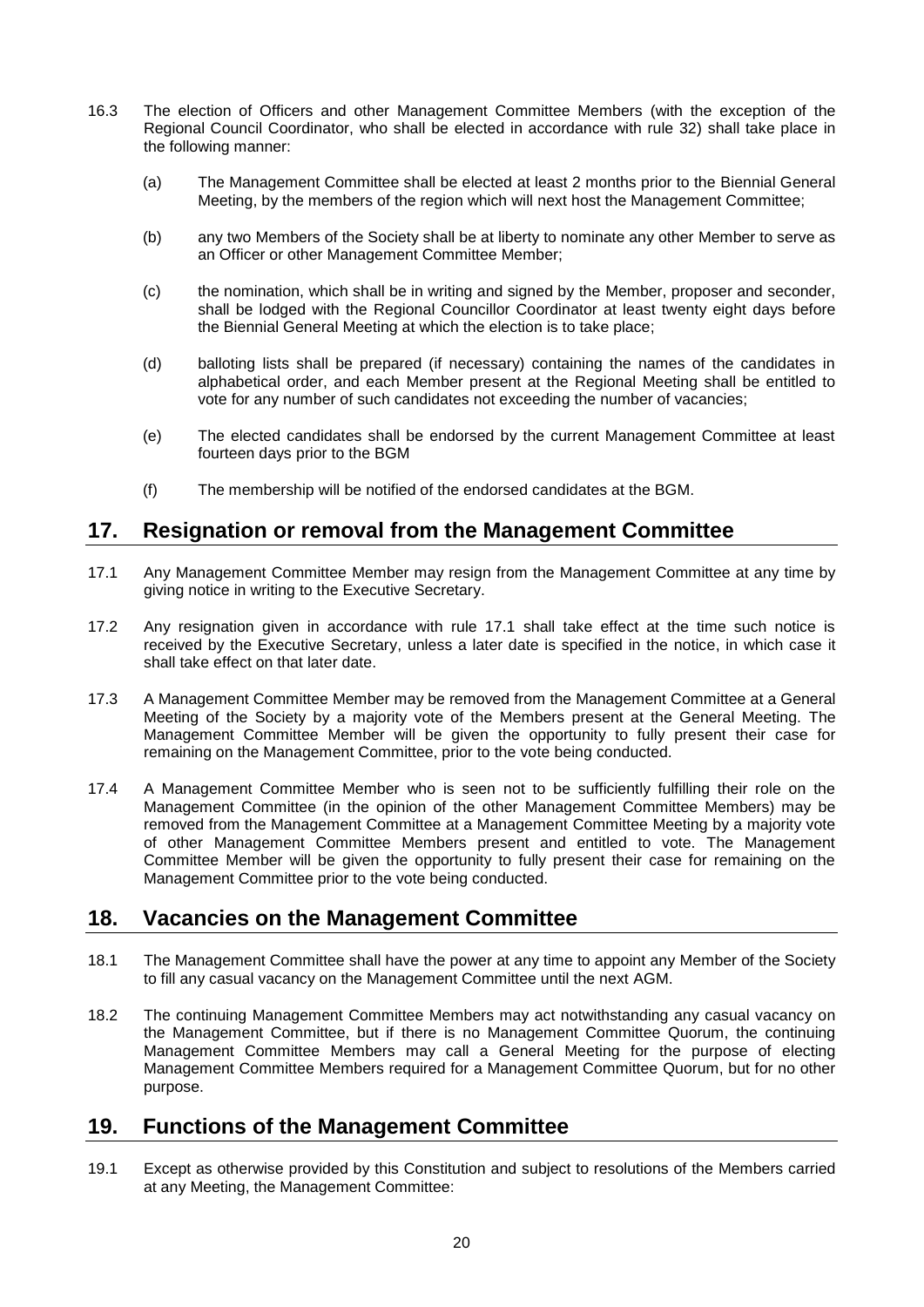- (a) shall have the general control and management of the administration of the affairs, property and funds of the Society;
- (b) shall have authority to interpret the meaning of this Constitution and any matter relating to the Society on which this Constitution or the Additional Provisions are silent; and
- (c) shall have the ability to nominate auditors to be appointed by the Management Committee.
- 19.2 The Management Committee may exercise all the Powers of the Society contained in rule 4.1.

#### <span id="page-20-0"></span>**20. Management Committee Meetings**

- 20.1 The Management Committee shall meet at least ten times a year to exercise its functions.
- 20.2 A Special Meeting of the Management Committee shall be convened by the Society on the requisition in writing signed by not less than one-third of the Management Committee Members, which requisition shall clearly state the reasons why such Special Meeting is being convened and the nature of the business to be transacted at the Special Meeting.
- 20.3 At every Management Committee Meeting, a simple majority of the number of Management Committee Members elected or appointed as at the close of the last General Meeting shall constitute the Management Committee Quorum.
- 20.4 The Management Committee may meet together and regulate its proceedings as it thinks fit, provided that questions arising at any Management Committee Meeting shall be decided by a majority of votes and in the case of equality of votes, the question shall be deemed to be decided in the negative.
- 20.5 A Management Committee Member shall not vote in respect of any contract or proposed contract with the Society in which that Member is interested, or any matter arising out of such a contract and if the Member does vote, the vote shall not be counted.
- 20.6 Not less than fourteen days notice shall be given by the Executive Secretary to Management Committee Members of any Special Meeting. Such notice shall clearly state the nature of the business to be discussed at the Special Meeting.
- 20.7 If within half an hour from the time appointed for the commencement of a Management Committee Meeting a Management Committee Quorum is not present, the Management Committee Meeting:
	- (a) if convened upon the requisition of Management Committee Members, shall lapse; or
	- (b) if convened in any other manner, shall stand adjourned to the same day in the next week at the same time and place, or to such other day and at such other time and place as the Management Committee may determine, and if at the adjourned meeting a Management Committee Quorum is not present within half an hour from the time appointed for the Management Committee Meeting, the Management Committee Meeting shall lapse.

## <span id="page-20-1"></span>**21. Sub-Committees of the Management Committee**

- 21.1 The Management Committee may delegate any of its Powers to a Sub-Committee consisting of such Members as the Management Committee thinks fit. Any Sub-Committee shall in the exercise of the Powers conform to any regulations that may be imposed on it by the Management Committee.
- 21.2 A Sub-Committee may elect a chairperson of its meetings. If no such chairperson is elected, or if at any meeting the chairperson is not present within ten minutes after the time appointed for holding the meeting, the Members present may choose one of their number to be chairperson of the meeting.
- 21.3 A Sub-Committee may meet and adjourn as it thinks proper. Questions arising at any Sub-Committee meeting shall be determined by a majority of votes of the Members present and, in the case of an equality of votes, the question shall be deemed to be decided in the negative.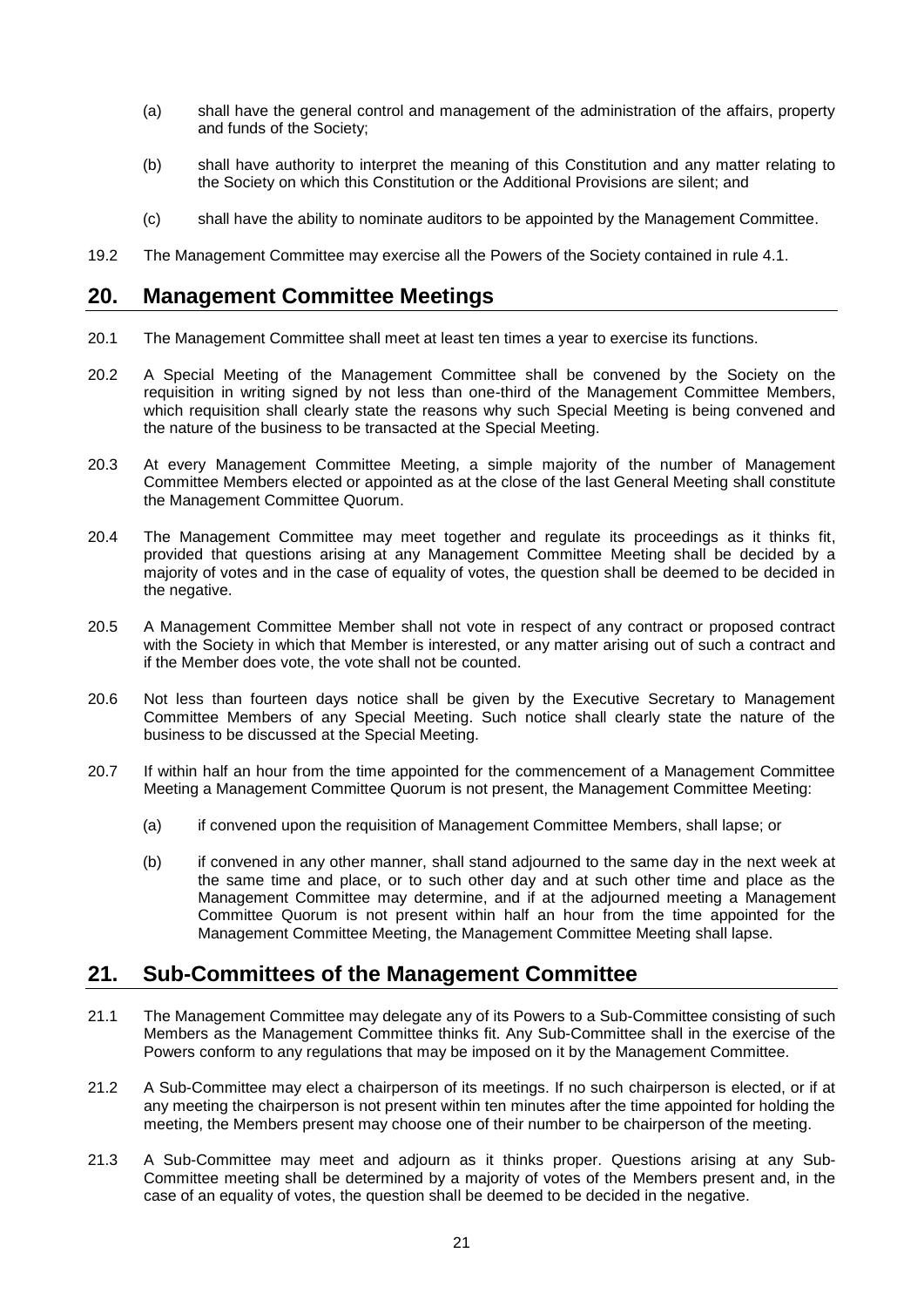## <span id="page-21-0"></span>**22. Validity of Actions**

- 22.1 All acts done at a Management Committee Meeting or at a Sub-Committee meeting or by any person acting as a Member of the Management Committee shall, notwithstanding:
	- (a) that if it is afterwards discovered that there was some defect in the appointment of the Management Committee Member or person or
	- (b) that the Management Committee Member/s were disqualified;
	- (c) be as valid as if every such person had been duly appointed and was qualified to be a Management Committee Member.

#### <span id="page-21-1"></span>**23. Resolutions in Writing**

23.1 A resolution in writing endorsed by two-thirds majority of voting Management Committee Members for the time being entitled to receive notice of a Management Committee Meeting, shall be as valid and effectual as if it had been passed at a Management Committee Meeting duly convened and held. Any such resolution may consist of several documents in like form, each signed by one or more Management Committee Members.

#### <span id="page-21-2"></span>**24. Regional Location of the Management Committee**

24.1 The geographic region hosting the Officers of the Management Committee will change every two years coinciding with the Society's Biennial Conference. The region co-ordinating the next Management Committee, and the identity of the President-Elect, shall be ratified at a General Meeting of the Society at least one year prior to the election of the Management Committee.

#### <span id="page-21-3"></span>**25. Council**

- 25.1 The Council will meet before the General Meeting held at the Biennial Conference.
	- (a) The purpose of Council Meetings is:
	- (b) to receive reports, including reports from the Management Committee, the Auditor, the committee organising the current Biennial Conference and the committee organising the next Biennial Conference, the Editor in Chief, the Newsletter Editor, the Society's Special Interest Groups, and the Society's ISPP representatives;
	- (c) to consider appeals, operating procedures or amendments to the Constitution,
	- (d) to make policy recommendations; and
	- (e) to do such other things as may be conducive to furthering the objectives of the Society.
- 25.2 Society Members nominated for positions on the incoming Management Committee, as well as incoming Councillors, and representatives from Society Special Interest Groups (such as the Australasian Association of Nematologists) shall be invited to attend the Council Meeting as observers.
- 25.3 Councillors or Management Committee Members unable to attend a Council Meeting may appoint, in writing to the Executive Secretary, a proxy who shall have full authority to act in their place, provided that any proxy so appointed is a Financial Member of the Society who has paid the appropriate membership fee for their class of membership for the coming Financial Year.

#### <span id="page-21-4"></span>**26. Regions**

26.1 Each Region shall have one elected Regional Councillor.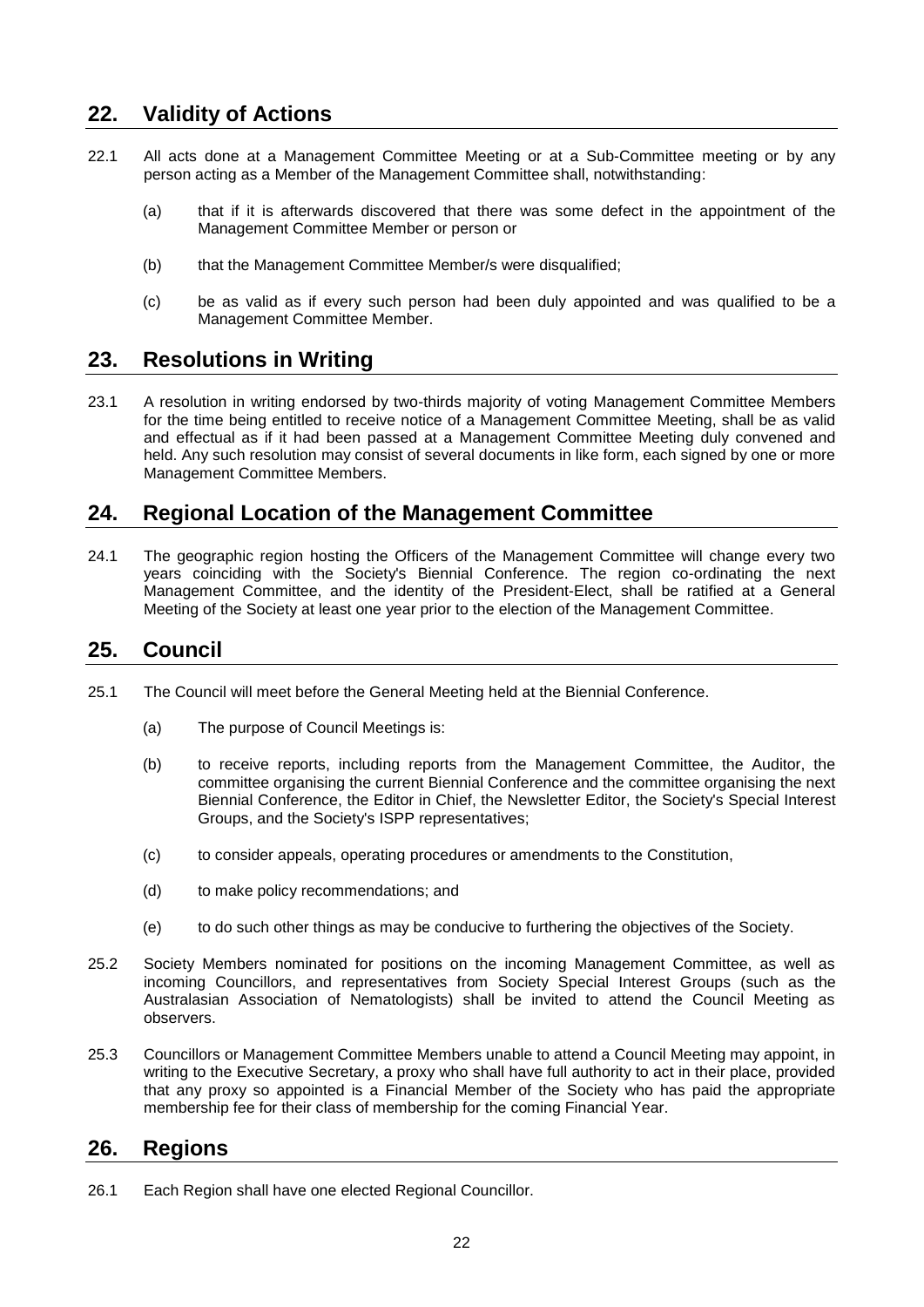- 26.2 Each Region may, but is not obliged to, form a Regional Sub-Committee comprising any number of Regional Members from that Region that the Regional Councillor deems appropriate.
- 26.3 The Regional Sub-Committees act to assist the Regional Councillor in completing their role.
- 26.4 Regional Councillor elections shall occur not less than 30 days before a Biennial General Meeting. Regional Councillors take office after their positions are ratified at a Biennial General Meeting, unless they are filling a casual vacancy, in which case they take office immediately upon election. They shall serve as Regional Councillors for two successive two-year terms only, unless a further term is approved by the Regional Members.
- 26.5 Regional Councillors may resign at any time by giving notice in writing to the Management Committee.
- 26.6 Any resignation given in accordance with rule 26.5 shall take effect at the time such notice is received by the Management Committee, unless a later date is specified in the notice, in which case it shall take effect on that later date.
- 26.7 A Regional Councillor may be removed by:
	- (a) a majority vote of the Regional Members in that Region; or
	- (b) a majority vote of the Regional Sub-Committee of that Region (if there is a Regional Sub-Committee); or
	- (c) a majority vote of the Management Committee.

The Regional Councillor will be given written notice of their pending removal and will be given the opportunity to fully present their case for remaining as a Regional Councillor prior to the vote being conducted.

- 26.8 Each Region will have a bank account in the name, "Australasian Plant Pathology Society Incorporated - [name of Region]".
- 26.9 Every Regional Councillor must provide a bank statement to the Management Committee and Auditors by the 30th August each year.
- 26.10 The Management Committee may in their sole discretion, request further information from the Regional Councillors regarding the bank statement, statement of receipts and payments and any other documents.
- 26.11 The Management Committee may remove any Regional Councillor from their position if they fail to comply with the requirements contained in rules 26.9 and 26.10.
- 26.12 The Management Committee will provide Regional Councillors with the Regional Member Allocation annually in July or August.
- 26.13 Regional Councillors shall use any funds, provided by the Management Committee, for off-setting costs incurred in the organisation of meetings, workshops and seminars for the Society in the Region and shall keep Regional Members informed of news from the Management Committee. In addition to the annual Regional Member Allocation, the Management Committee will set aside a pool of funds to be accessed by Regional Councillors for special activities, considered on a case-by-case basis. The deadline for requesting special funding allocations will be 30 March and 30 June each year. On a case by case basis, special funding may be advanced as a loan or as a non-repayable grant.
- 26.14 Every Regional Councillor must submit a brief report to the Council by 30 March each year, listing the activities undertaken in the previous calendar year and indicating the uncommitted funds carried over.
- 26.15 If a Regional Councillor does not submit the report in rule 26.14 to the Council, the Region will forfeit their entitlement to receive the Regional Member Allocation from the Management Committee.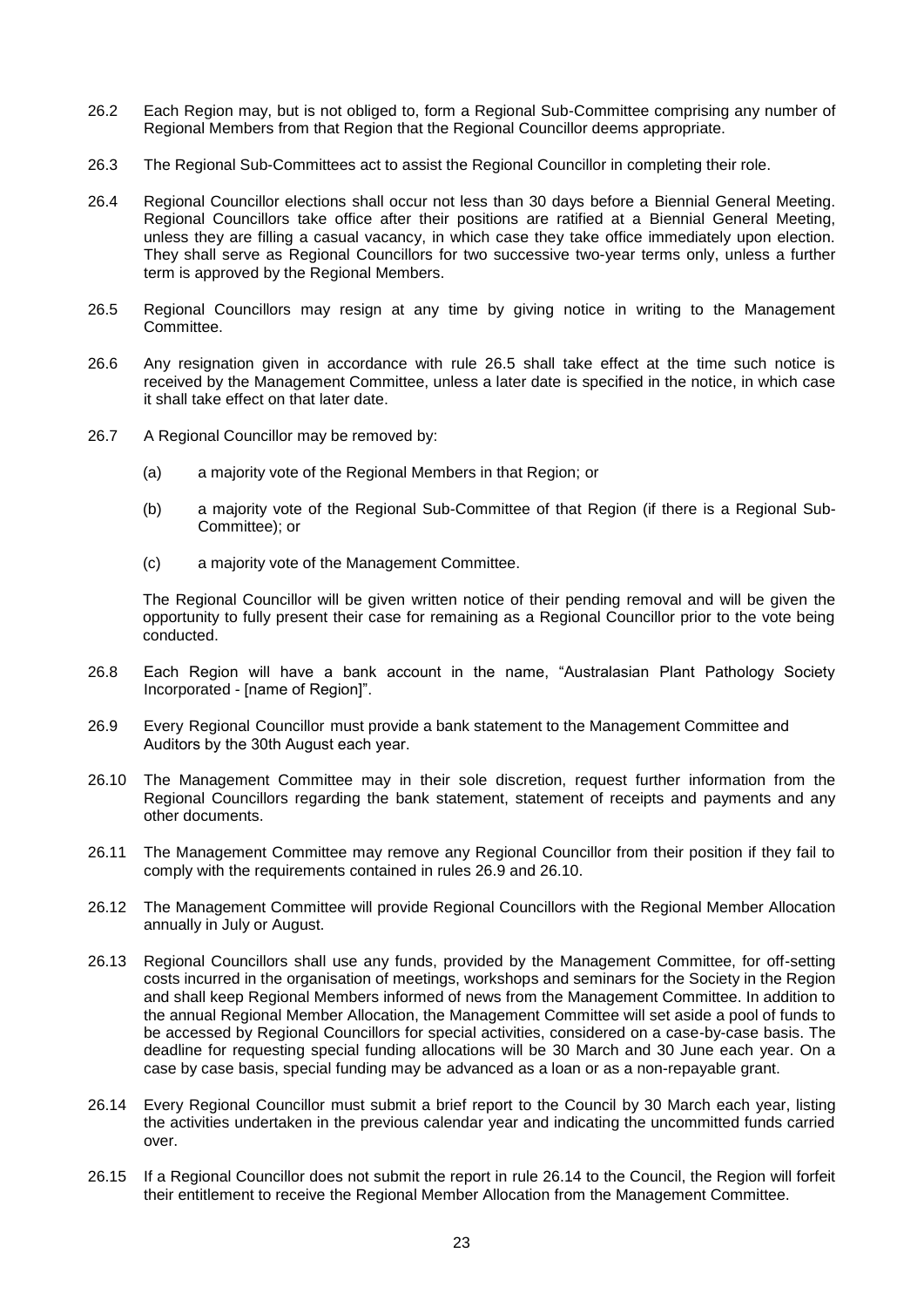- 26.16 Regional Councillors are to receive reports of the activities of the Management Committee at not less than quarterly intervals, and are to be consulted by correspondence on matters of policy.
- 26.17 Issues and concerns raised within the Regions should be communicated to the Management Committee by the Regional Councillors.
- 26.18 Regional Councillors must not use the Society Certificate of Incorporation for any purpose (including opening bank accounts or entering into contracts) without receiving prior written permission from the Management Committee.

#### <span id="page-23-0"></span>**27. President**

- 27.1 The President shall:
	- (a) preside at Management Committee Meetings, the Council and at General Meetings;
	- (b) provide general guidance in the formulation and development of policy;
	- (c) act as the Society's representative in negotiations with governments or national scientific bodies; and
	- (d) act for the Society in such ways as may further the Objects.
- 27.2 The retiring President delivers the presidential address to the Biennial Conference.

#### <span id="page-23-1"></span>**28. Vice-President(s)**

28.1 The Vice-President(s) conducts such essential business on behalf of the Society as determined by the Management Committee. There may be one or two Vice-Presidents.

#### <span id="page-23-2"></span>**29. Executive Secretary**

- 29.1 The responsibility for executing Management Committee business lies mainly with the Executive Secretary.
- 29.2 The Executive Secretary receives all correspondence (excepting that which relates to the duties and role of the Treasurer, the Executive Editor and the Business Manager), and takes responsibility for the records and files of the Society.
- 29.3 The Executive Secretary arranges Management Committee Meetings, including the prior circulation of an agenda and other necessary documents, takes the minutes of each Meeting and circulates them prior to the following Meeting at which they are approved as an accurate record of proceedings.
- 29.4 The Executive Secretary prepares an annual report for presentation by the Secretary to the relevant Queensland Government Agency.
- 29.5 The Executive Secretary, via the committee organising the Biennial Conference, arranges the date and venue of the General Meeting at the Biennial Conference. Prior to the General Meeting, the Executive Secretary prepares the agenda and supporting documents, ensures the preparation of reports and takes initiatives in securing nominations for the incoming Management Committee positions.

#### <span id="page-23-3"></span>**30. Secretary**

30.1 The Secretary liaises with the relevant Queensland Government Agency on matters arising from incorporation, and submits annual reports provided by the Executive Secretary and the Treasurer to the relevant Queensland Government Agency.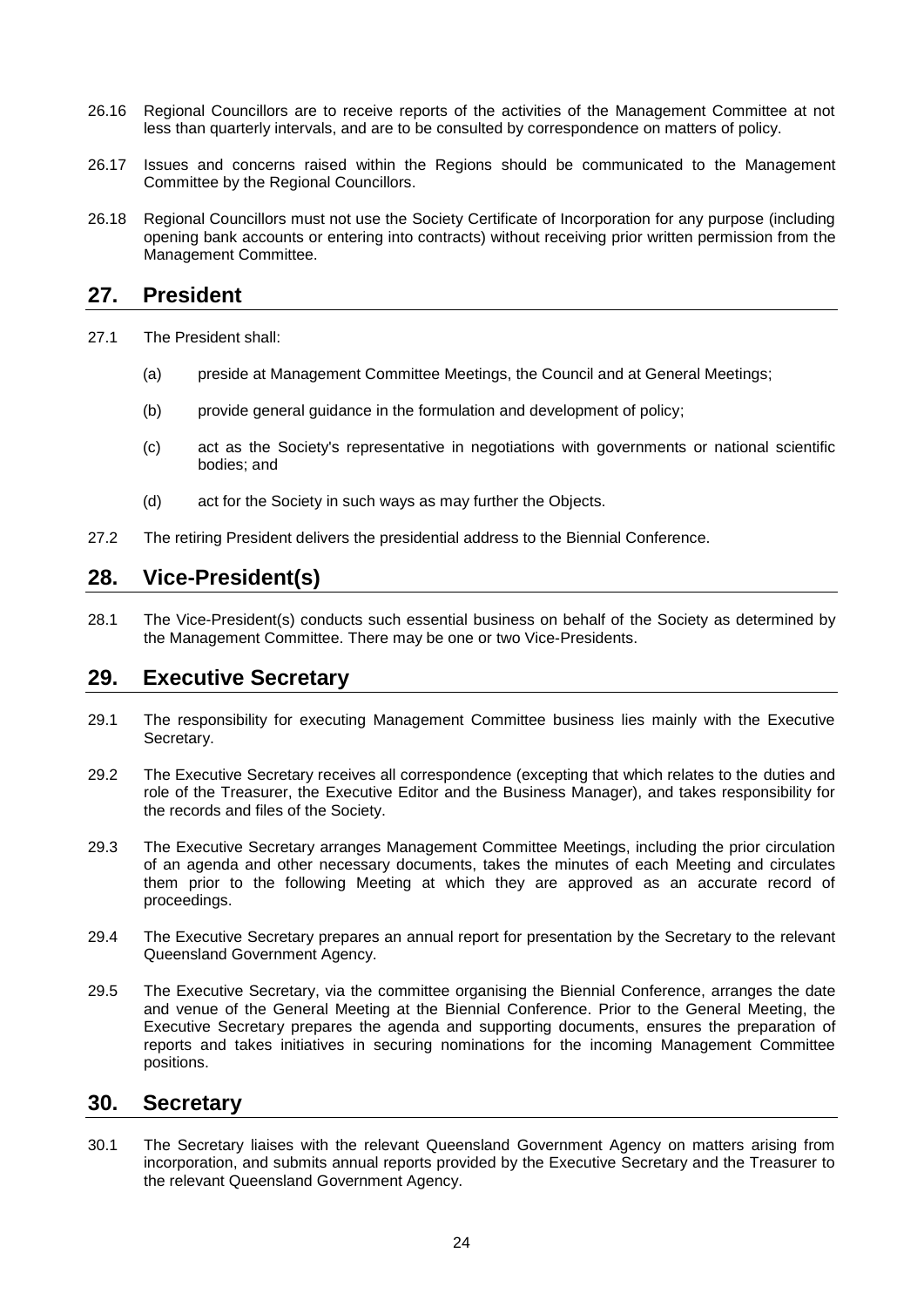#### <span id="page-24-0"></span>**31. Treasurer**

- 31.1 In association with the Business manager, the Treasurer shall be responsible for the upkeep of all accounts of all monies due to or payable by the Society and the accounts shall be audited as directed by the Management Committee.
- 31.2 In association with the Business manager, the Treasurer, prepares a financial statement for the Auditor and for presentation at the AGM, Biennial General Meeting, and prepares a projected budget for the General Meetings.
- 31.3 The Treasurer authorises an Annual Report to be submitted through the Secretary to the relevant Queensland Government Agency.
- 31.4 In association with the Business manager, the Treasurer prepares a projected budget for the Society so that the incoming Management Committee is informed of projected income and expenditure..

#### <span id="page-24-1"></span>**32. Regional Council Coordinator**

- 32.1 The election of the Regional Council Coordinator shall take place in the following manner:
	- (a) Regional Councillors will be asked to prepare a nomination for the role of Regional Council Coordinator;
	- (b) if no regional Councillor expresses interest in the position, then any Regional Councillor shall be at liberty to nominate any Financial Member to serve as the Regional Council Coordinator;
	- (c) the nomination, which shall be in writing and signed by the Regional Councillor shall be lodged with the Council at least fourteen days before the Council Meeting at which the election is to take place;
	- (d) balloting lists shall be prepared (if necessary) containing the names of the candidates in alphabetical order, and each Regional Councillor present at the Council Meeting shall be entitled to vote;
	- (e) the Regional Council Coordinator is elected by majority vote;
	- (f) the successful applicant will be recommended to the Management Committee for endorsement;
	- (g) the Regional Council Coordinator is immediately elected from the time of endorsement; and
	- (h) if the recommended candidate is not endorsed by the Management Committee the process will be repeated.
- 32.2 The election of the Regional Council Coordinator shall occur not less than 12 months before the Biennial Conference Meeting, unless the election is occurring for the purpose of filling a casual vacancy.
- 32.3 The Regional Council Coordinator will serve no more than two successive two-year terms, unless a further term is approved by the Regional Councillors.
- 32.4 The role of the Regional Council Coordinator is to:
	- (a) manage the Council Meetings;
	- (b) act as liaison between the Regional Councillors and the Management Committee;
	- (c) keep Regional Councillors informed regarding Management Committee business via correspondence and the Society newsletter;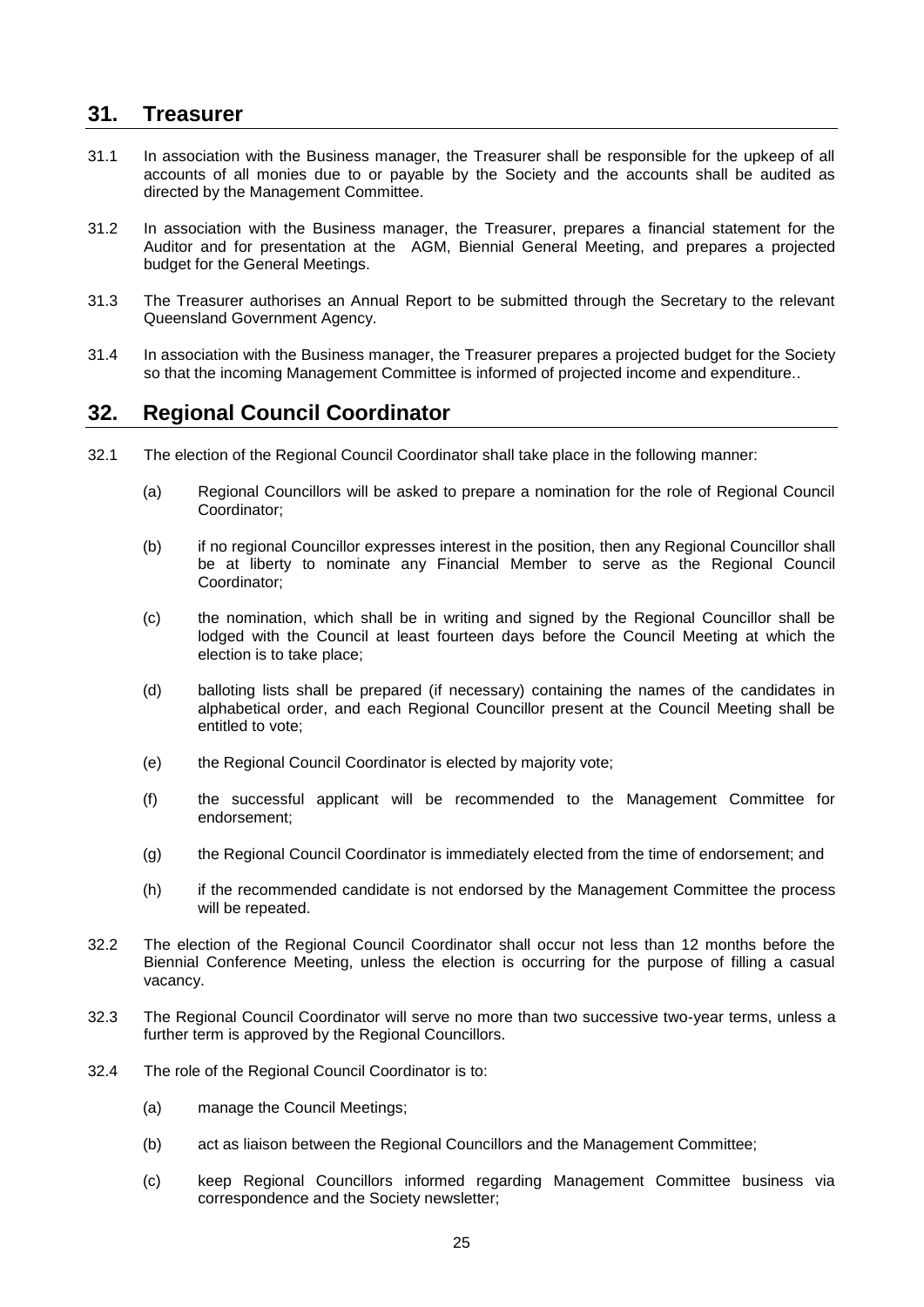- (d) arrange the venue, agenda and the preparation of report prior to Regional Council Meetings; and
- (e) ensure that Regional Councillors are elected.
- 32.5 The immediately preceding Regional Council Coordinator may assist the current Regional Council Coordinator.

#### <span id="page-25-0"></span>**33. Business Manager**

- 33.1 The Business Manager provides day-to-day support to the Management Committee for the operation of the Society. The Business Manager's responsibilities are defined in a Deed of Agreement that is revised every two to three years. Responsibilities are primarily concerned with:
	- (a) managing Membership (applications, subscriptions, profile data and journal access);
	- (b) financial operations (collection and banking of all receipts, payment of all bills, keeping of records);
	- (c) operation and maintenance of the Society's online network and website;
	- (d) managing online advertising;
	- (e) liaising with the Management Committee;
	- (f) archiving Society records annually with the NSW DPI; and
	- (g) any other additional responsibilities which are specified in the Deed of Agreement with the Business Manager, which is revised annually.
- 33.2 The Business Manager has the power to deal with money in the Daily Business Account for the purpose of paying invoices relating to the regularly approved expenditure of the Society. The Business Manager does not require the approval of the Management Committee to deal with the funds in the Daily Business Account, provided those dealings relate to the furtherance of the Society Objects.
- 33.3 The Business Manager is expected to work in close co-operation with the Management Committee and the Publisher.
- 33.4 Remuneration of the Business Manager as an Honorarium and expenses will be specified in the Deed of Agreement and reviewed annually, depending on the level of service provided.

## <span id="page-25-1"></span>**34. Executive Editor and Editor-in-Chief**

- 34.1 The Executive Editor oversees the activities of the Editor-in-Chief Australasian Plant Pathology and the Editor-in-Chief Australasian Plant Disease Notes.
- 34.2 The duties of the Editor-in-Chief Australasian Plant Pathology are defined in the deed of agreement between the Editor-in-Chief Australasian Plant Pathology and the Society.
- 34.3 The duties of the Editor-in-Chief Australasian Plant Disease Notes are defined in the deed of agreement between the Editor-in-Chief Australasian Plant Disease Notes and the Society.
- 34.4 The same person can hold one or more of the editorial roles.

## <span id="page-25-2"></span>**35. Annual General Meeting**

- 35.1 The AGM shall be held within six months of the close of the Financial Year.
- 35.2 Members of the Society must be notified at least 30 days before the AGM.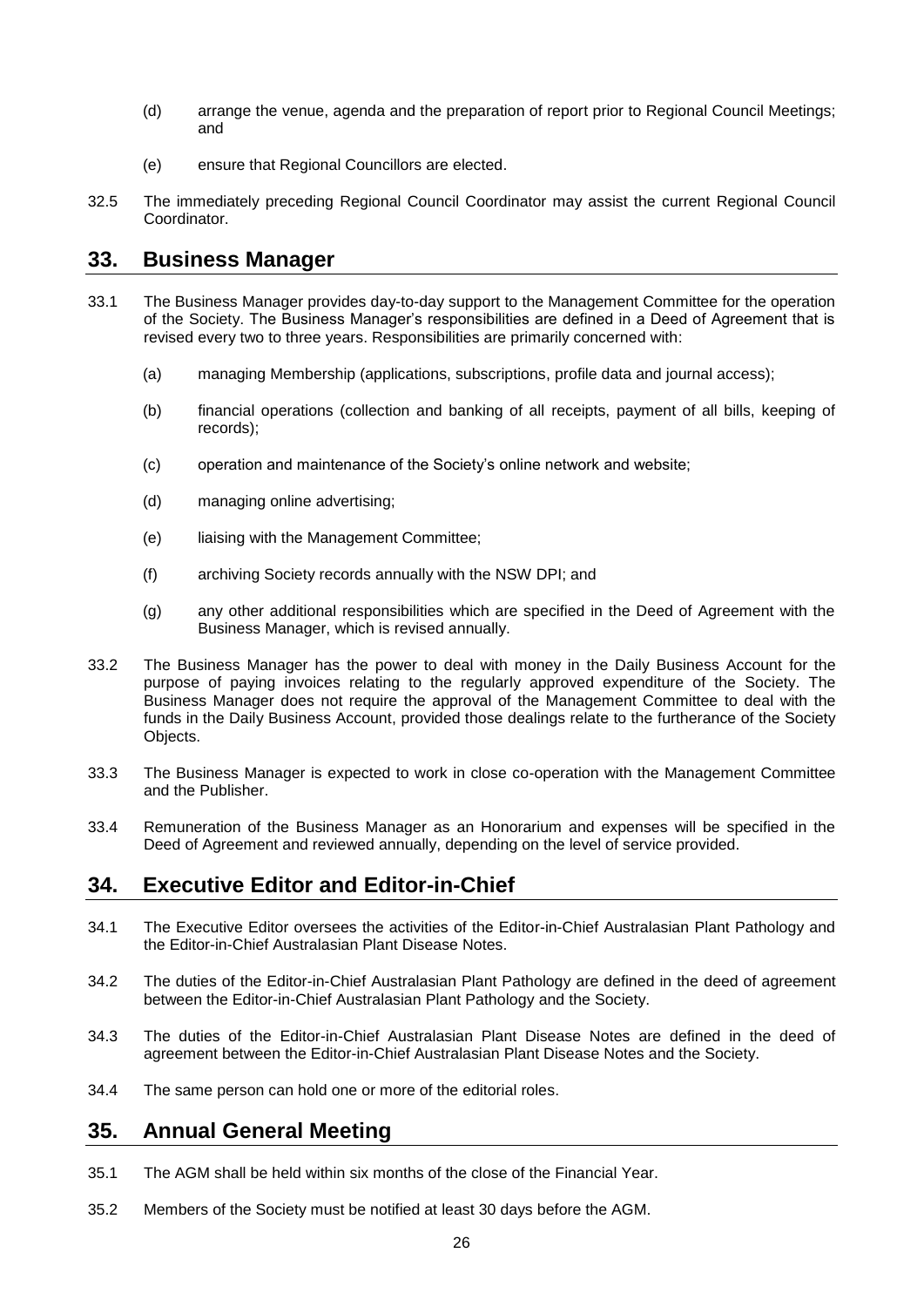- 35.3 The business to be transacted at every AGM shall include receiving the:
	- (a) Management Committee's report;
	- (b) Executive Editor's report;
	- (c) Biennial Conference organising committee's report;
	- (d) statement of income and expenditure, assets and liabilities and details regarding mortgages, charges and securities affecting the property of the Society; and
	- (e) the Auditor's Report;

for the preceding Financial Year.

- 35.4 Subjects proposed by Members for consideration at the AGM, and documents relating to them, shall be sent to the Executive Secretary not less than 14 days before the date of the AGM.
- 35.5 An agenda shall be circulated to all Members of the Society attending the AGM.

# <span id="page-26-0"></span>**36. Biennial General Meeting**

- 36.1 The Biennial General Meeting will be the Annual General Meeting held at the Biennial Conference.
- 36.2 The business to be transacted at every Biennial General Meeting shall include (in addition to normal AGM business from Section 35):
	- (a) the election of Management Committee Members; and
	- (b) the appointment of an Auditor.

## <span id="page-26-1"></span>**37. Special General Meetings**

- 37.1 The Executive Secretary shall convene a Special General Meeting:
	- (a) when directed to do so by the Management Committee; or
	- (b) on the requisition in writing signed by not less than one-third of the Management Committee Members or not less than the number of Ordinary Members of the Society which equals double the number of Management Committee Members plus one. Such requisition shall clearly state the reasons why such Special General Meeting is being convened and the nature of the business to be transacted at the Special General Meeting; or
	- (c) on being given a notice in writing of an intention to appeal against the decision of the Management Committee to reject an application for membership or to terminate the membership of any person.

## <span id="page-26-2"></span>**38. Meeting Quorum**

- 38.1 No business shall be transacted at any General Meeting unless there is a Meeting Quorum when the General Meeting proceeds to business. If within half an hour from the time appointed for the commencement of a General Meeting there is not a Meeting Quorum, the General Meeting, if convened upon the requisition of the Management Committee Members or the Members shall lapse. In any other case it shall stand adjourned to the same day in the next week at the same time and place, or to such other day and at such other time and place as the Management Committee may determine, and if at the adjourned meeting a General Meeting Quorum is not present within half an hour from the time appointed for the General Meeting, the Members present shall be a Quorum.
- 38.2 The Chairperson may, with the consent of any meeting at which there is a Meeting Quorum (and shall if so directed by the General Meeting), adjourn the General Meeting from time-to-time and from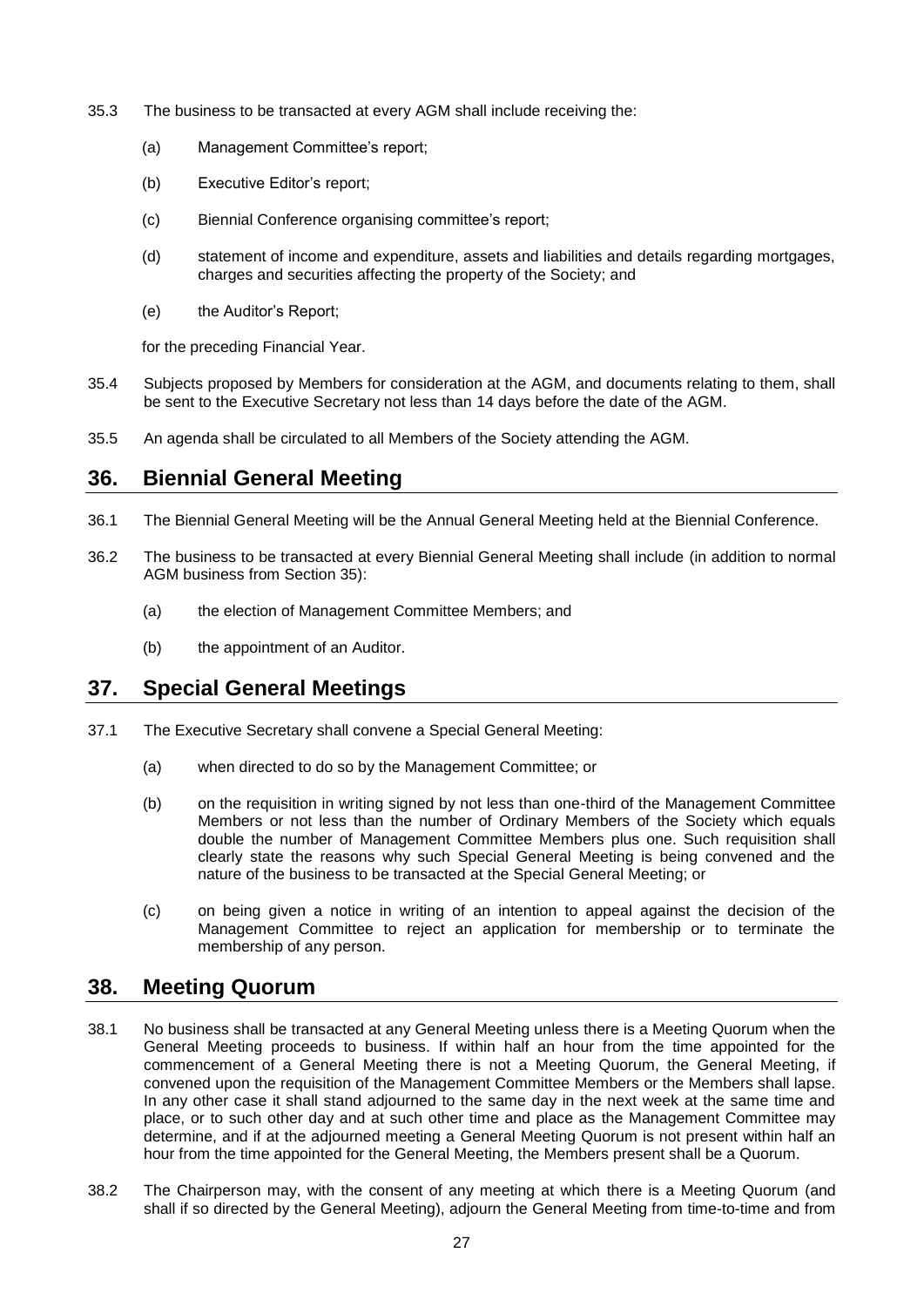place-to-place, but no business shall be transacted at any adjourned meeting other than the business left unfinished at the General Meeting from which the adjournment took place. When a General Meeting is adjourned for thirty days or more, notice of the adjourned General Meeting shall be given as in the case of an original General Meeting. Save as aforesaid it shall not be necessary to give any notice of an adjournment or of the business to be transacted at an adjourned General Meeting.

#### <span id="page-27-0"></span>**39. Notice of Meetings**

- 39.1 The Executive Secretary shall convene all General Meetings of the Society by giving not less than thirty days notice of any such meeting to the Members.
- 39.2 The manner by which such notice shall be given shall be determined by the Management Committee, provided that notice of any Meeting convened for the purpose of hearing and determining the appeal of a Member against the rejection or termination of membership by the Management Committee shall be given in writing. Notice of a General Meeting shall clearly state the nature of the business to be discussed at the General Meeting.

#### <span id="page-27-1"></span>**40. Conduct of General Meetings**

- 40.1 Unless otherwise provided by this Constitution, at every General Meeting:
	- (a) the Chairperson shall maintain order and conduct the meeting in a proper and orderly manner;
	- (b) every question, matter or resolution shall be decided by a majority of votes of the Members present;
	- (c) every Member present shall be entitled to one vote and in the case of an equality of votes the Chairperson shall have a second or casting vote, provided that no Member shall be entitled to vote at any General Meeting if their fees are more than one month in arrears at the date of the General Meeting;
	- (d) voting shall be by show of hands, verbal indication, or a division of Members, unless not less than one fifth of the Members present demand a ballot, in which event there shall be a secret ballot. The Chairperson shall appoint two Members to conduct the secret ballot in such manner as the Chairperson shall determine and the result of the ballot as declared by the Chairperson shall be deemed to be the resolution of the Meeting of which the ballot was demanded;
	- (e) a Member may vote in person or by proxy or by attorney and on a show of hands every person present who is a Member or a representative of a Member shall have one vote and in a secret ballot every Member present in person or by proxy or by attorney or other duly authorised representative shall have one vote;
	- (f) the instrument appointing a proxy shall be in writing, in the common or usual form, under the hand of the appointor or of an attorney duly authorised in writing or, if the appointor is a corporation, either under seal or under the hand of an officer or attorney duly authorised. A proxy may, but need not be, a Member of the Society. The instrument appointing a proxy shall be deemed to confer authority to demand or join in demanding a secret ballot;
	- (g) where it is desired to afford Members an opportunity of voting for or against a resolution the instrument appointing a proxy shall be in the following form or a form as near thereto as circumstances permit: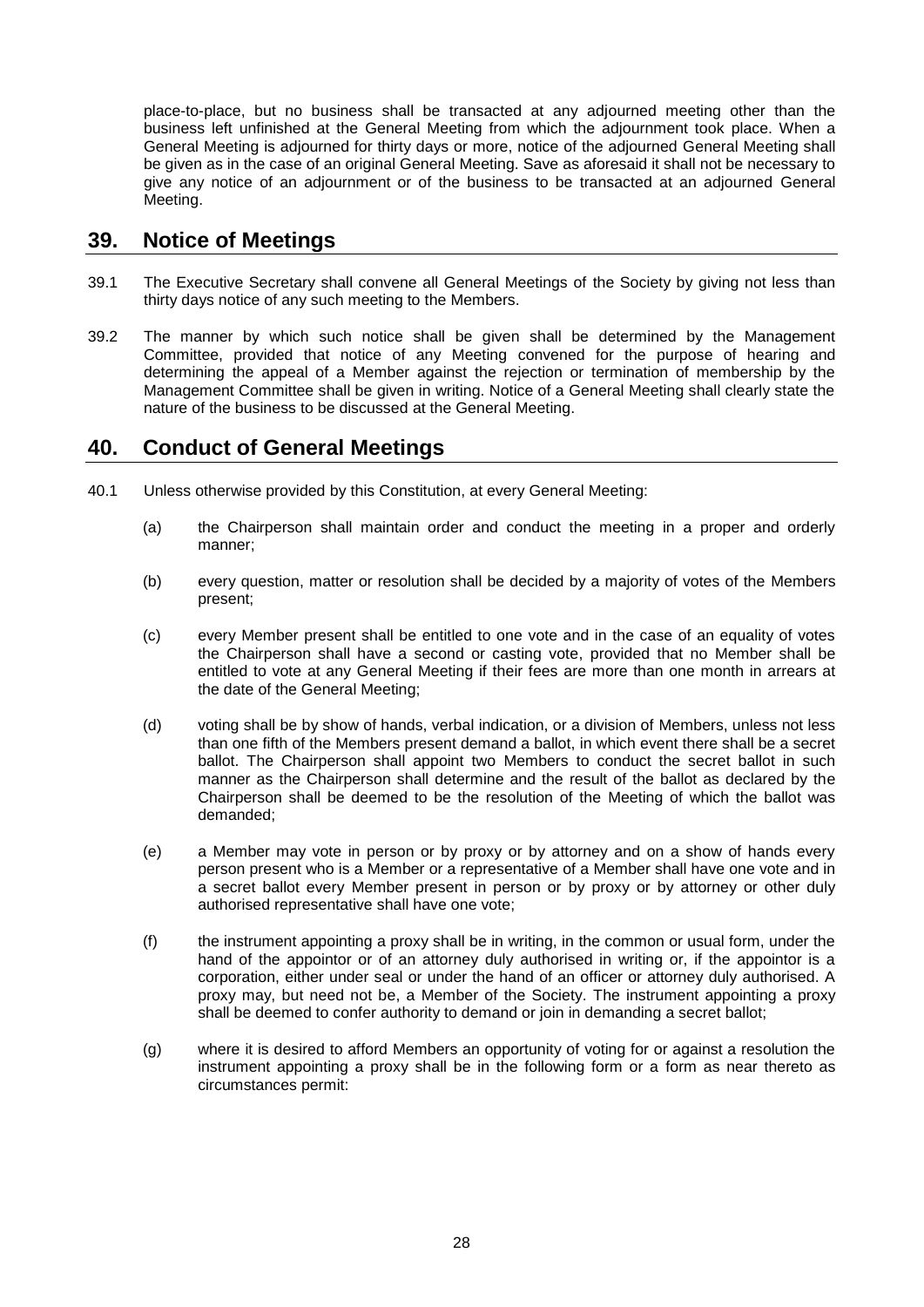I,…………. of, …………………. being a Member of the Society, hereby appoint…………of ……….. or failing that Member,………………of………………. , as my proxy to vote for me on my behalf at the (Annual) General Meeting of the Society, to be held on the…………….day of .......... 20 \_, and at any adjournment thereof.

Signed this ……………..day of…………………… , 20\_\_

**Signature** 

This form is to be used - in favour of/ \* against the resolution

\* Strike out whichever is not desired (Unless otherwise instructed, the proxy may vote as the proxy thinks fit.);

- (h) the instrument appointing a proxy shall be deposited with the Executive Secretary prior to the commencement of any Meeting or adjourned Meeting at which the person named in the instrument proposes to vote; and
- (i) the Executive Secretary shall cause full and accurate minutes of all questions, matters, resolutions and other proceedings of every General Meeting to be taken, and available for inspection at all reasonable times by any Financial Member who previously applies to the Executive Secretary for that inspection. For the purposes of ensuring the accuracy of the recording of such minutes, the minutes of every Management Committee meeting shall be endorsed by the Chairperson of that Meeting or the Chairperson of the next succeeding Management Committee meeting verifying their accuracy. Similarly, the minutes of every General Meeting shall be endorsed by the Chairperson of that meeting or the Chairperson of the next succeeding General Meeting: Provided that the minutes of any Annual General Meeting shall be endorsed by the Chairperson of that meeting or the Chairperson of the next succeeding General Meeting or Annual General Meeting.

#### <span id="page-28-0"></span>**41. Scholarship Funds**

- 41.1 The Management Committee may from time-to-time establish scholarship funds, including the Fund, of the Society consistent with the Objects of and its Powers and in compliance with the relevant laws in Australia or New Zealand.
- 41.2 The Fund is consistent with subsection 78(4) of the Australian Income Tax Assessment Act 1936 (Cth).
- 41.3 The rules of the Fund are provided in Appendix 1.
- 41.4 The Management Committee may from time to time amend the rules of the Fund.
- 41.5 The Australian Taxation Office will be notified of any changes to the rules of the Fund.

## <span id="page-28-1"></span>**42. Alteration of the Constitution**

42.1 Subject to the provisions of the Act, this Constitution may be amended, rescinded or added to from time-to-time by a Special Resolution carried at any General Meeting.

#### <span id="page-28-2"></span>**43. Funds and Accounts**

- 43.1 The funds of the Society shall be deposited in the Bank Account.
- 43.2 Proper financial records and accounts shall be kept and maintained either in written, electronic or printed form in the English language showing correctly the financial affairs of the Society and the particulars usually shown in financial records.
- 43.3 All monies shall be deposited as soon as practicable after they are received.
- 43.4 Upon receiving a request from the Business Manager, the Management Committee shall authorise the electronic fund transfer of an amount up to AU \$20,000 from the Bank Account into the Daily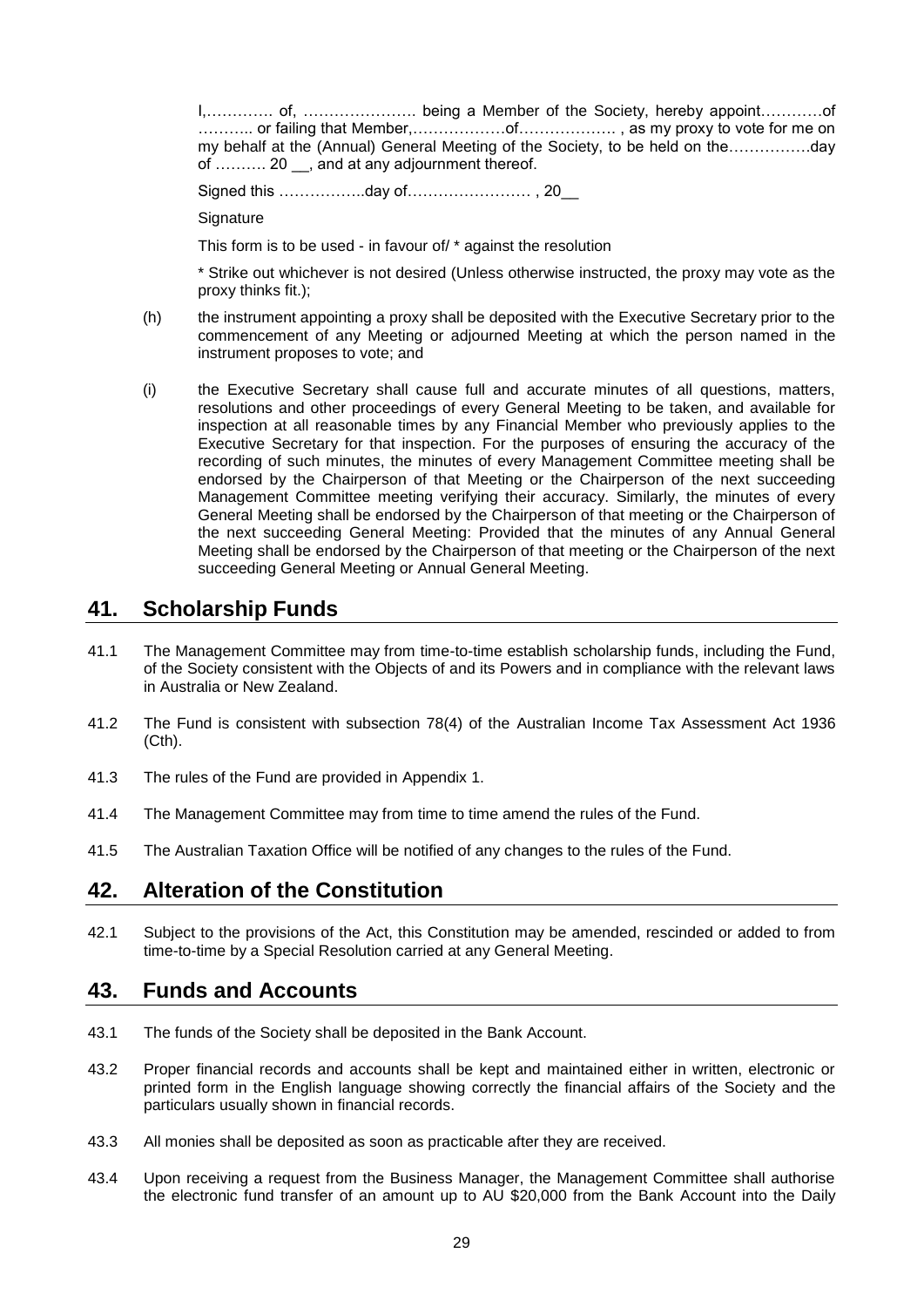Bank Account, to allow the Business Manager to pay invoices relating to the regular anticipated expenditure of the Society without prior permission from the Management Committee.

- 43.5 Cheques shall be crossed 'not negotiable' except those in payment of wages, allowances or petty cash recoupment which may be open.
- 43.6 The Management Committee shall determine the amount of petty cash which shall be kept on the imprest system.
- 43.7 All expenditure that does not relate to the regular anticipated expenditure of the Society must be approved or ratified at a Management Committee meeting.
- 43.8 As soon as practicable after the end of each Financial Year the Treasurer shall cause to be prepared a statement containing particulars of:
	- (a) the income and expenditure for the Financial Year; and
	- (b) the assets and liabilities and of all mortgages, charges and securities affecting the property of the Society at the close of that Financial Year.
- 43.9 All such statements shall be examined by the Auditor who shall present a report upon such audit to the Executive Secretary prior to the holding of the AGM next following the Financial Year in respect of which such audit was made.
- 43.10 The income and property of the Society shall be used and applied solely in promotion of its Objects and in the exercise of its Powers as set out herein and no portion thereof shall be distributed, paid or transferred directly or indirectly by way of dividend, bonus or otherwise by way of profit to or amongst the Members of the Society provided that nothing herein contained shall prevent the payment in good faith of interest to any such Member in respect of monies advanced by the Member to the Society or otherwise owing by the Society to the Member or of remuneration to any Officers or servants of the Society or to any Member of the Society or other person in return for any services actually rendered to the Society, provided further that nothing herein contained shall be construed so as to prevent the payment or repayment to any Member of out of pocket expenses, money lent, reasonable and proper charges for goods hired by the Society or reasonable and proper rent for premises demised or let to the Society.

#### <span id="page-29-0"></span>**44. Society Documents**

44.1 The Management Committee shall provide for the safe custody of financial records, documents, instruments of title and securities of the Society.

## <span id="page-29-1"></span>**45. Distribution of Surplus Assets**

45.1 If the Society shall be wound up in accordance with the provisions of the Act and there remains, after satisfaction of all its debts and liabilities, any property whatsoever, the same shall not be paid to or distributed among the Members of the Society, but shall be given or transferred to some other institution or institutions having Objects similar to the Objects of the Society, and which shall prohibit the distribution of its or their income and property among its or their members to an extent at least as great as is imposed on the Society under or by virtue of rule 44.10, such institution or institutions to be determined by the Members of the Society.

#### <span id="page-29-2"></span>**46. Journals of the Society**

- 46.1 The Management Committee shall regularly review and make necessary agreements for Society publications including the Journals.
- 46.2 The Management Committee, through the Executive Editor, shall be responsible for the preparation and circulation of the Journals which all eligible Members of the Society and non-member subscribers are entitled to receive following payment of the appropriate subscription.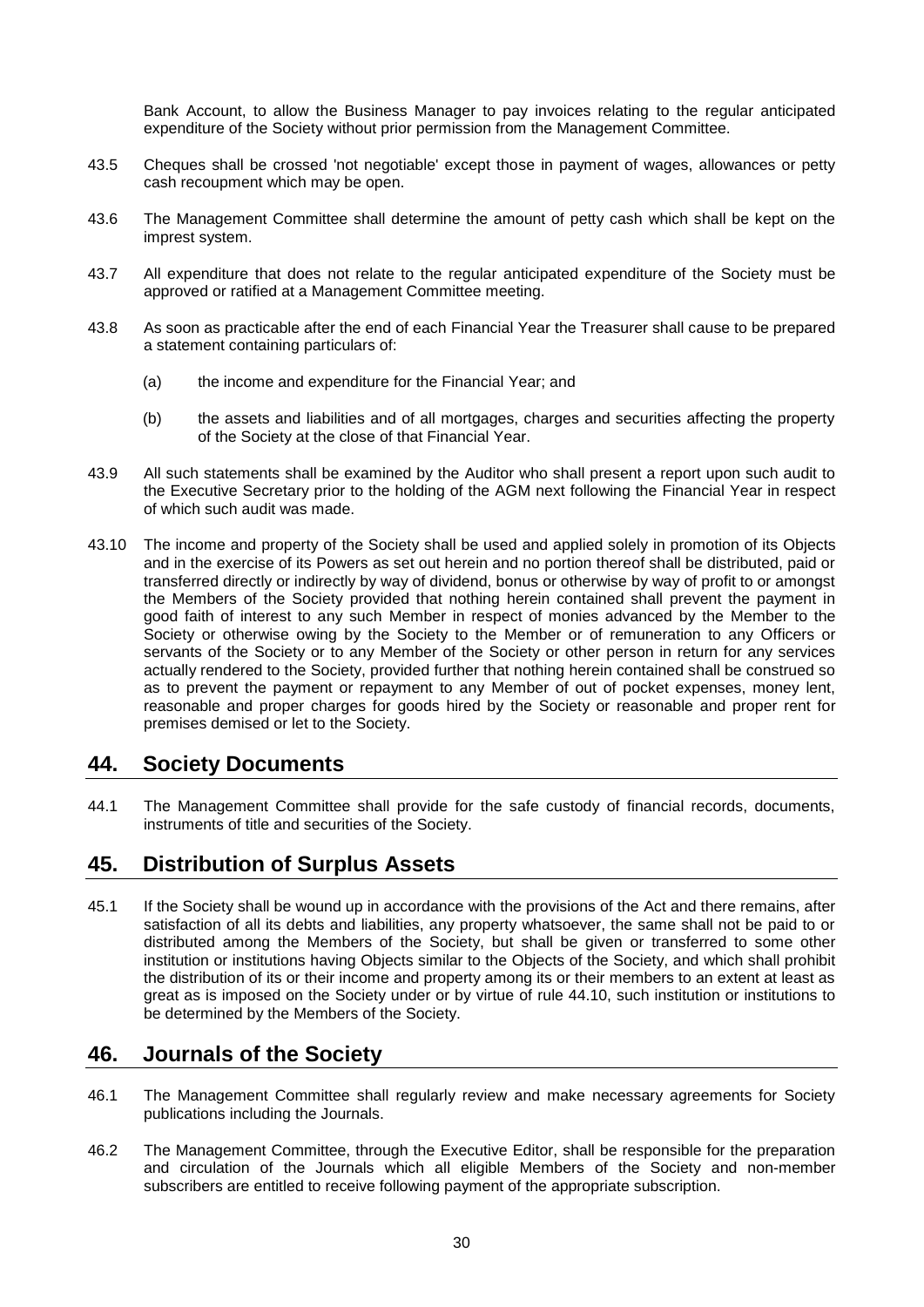- 46.3 The Management Committee shall fulfil its responsibilities for the preparation and circulation of the Journals through the Journal Advisory Committee comprises the Society 's current President , the President-Elect, the immediate past President and an eminent plant pathologist as approved by the Management Committee. The eminent plant pathologist will have a two-year term, ending with each APPS presidency.
- <span id="page-30-0"></span>46.4 The Journal Advisory Committee reports to the Management Committee.
- 46.5 The Journal Advisory Committee may from time-to-time establish sub-committees to review and consider options for the Journals and other Society publications.

## **47. Special Interest Groups**

- 47.1 The Society may establish, or link with, Special Interest Groups relevant to plant pathology.
- 47.2 Special Interest Groups may have their own Constitutions, elect their own executives, publish their own newsletters and charge their own membership subscriptions.
- <span id="page-30-1"></span>47.3 Representatives of the Special Interest Groups may report to Council Meetings of the Society at the invitation of the Management Committee.
- 47.4 Membership of a Special Interest Group is not limited to Financial Members of the Society.
- 47.5 Special Interest Groups have their own bank accounts, which are held in the names of the Special Interest Groups and which are not operated by the Society.

## **48. International Society for Plant Pathology**

- 48.1 Society elects ISPP Councillors who are the official representatives of the Society with the ISPP. The number of ISPP Councillors shall be determined by ISPP rules and eligibility. When there are two ISPP Councillors representing Society, one should be from Australia and one from New Zealand.
- <span id="page-30-2"></span>48.2 ISPP Councillors should hold the position for five years. Representation may be renewed at the discretion of the Management Committee with endorsement at a General Meeting.
- 48.3 ISPP Councillors should be willing and able attend the International Congress of Plant Pathology (ICPP) at no cost to Society. When an ISPP Councillor is unable to attend the ICPP, a substitute may be nominated Society by the Management Committee.

## <span id="page-30-3"></span>**49. Operating Procedures**

49.1 From time-to-time the Society will consider and revise standard procedures for undertaking various tasks as they are described in the Operating Procedures and the Conference Organiser Procedures. These are made available to incoming Management Committees and Biennial Conference organising committees.

#### **50. Common Seal**

50.1 The Management Committee shall provide for a Common Seal and for its safe custody. The Common Seal shall only be used by the authority of the Management Committee and every instrument to which the seal is affixed shall be signed by a member of the Management Committee and shall be countersigned by the Executive Secretary or by a second member of the Management Committee or by some other person appointed by the Management Committee for the purpose.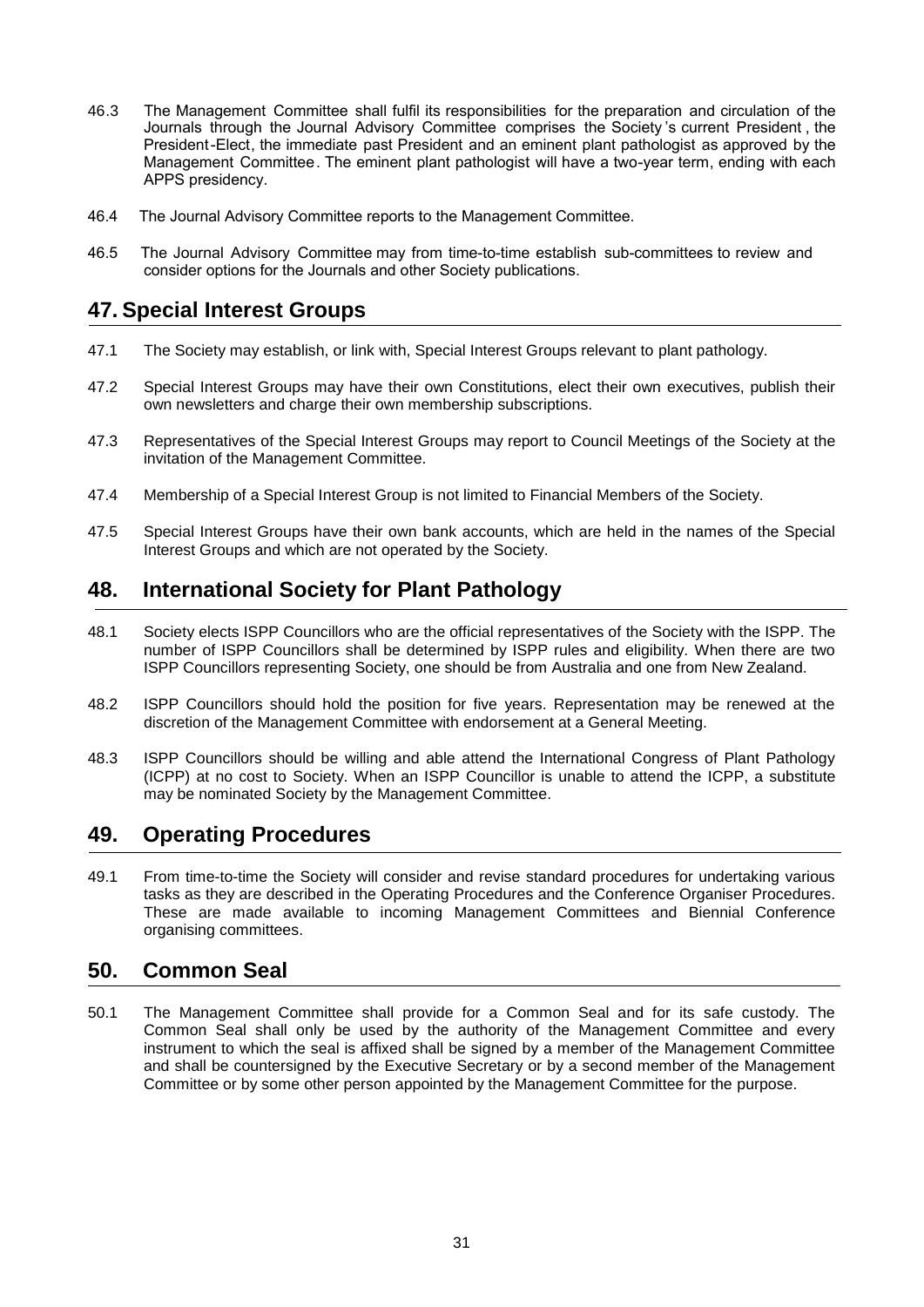# <span id="page-31-0"></span>**Appendix 1 - Fund Rules**

#### **1 Definitions**

- (a) The Advancing Plant Pathology Fund Australia is the Fund described in these rules.
- (b) The Committee is the Advancing Plant Pathology Fund Australia Executive Committee described in these rules.
- (c) The APPS is the Australasian Plant Pathology Society Inc.
- (d) The Management Committee of the APPS is as defined in Rule 14 of the APPS Constitution.
- (e) The Scholarship is a scholarship provided according to these rules.

#### **2 Purpose**

2.1 The purpose of the Fund is to provide scholarships to Australians to support education in the science of plant pathology to enhance the protection of agriculture, forestry and the environment from plant diseases.

#### **3 The Advancing Plant Pathology Fund - Australia source of revenue**

3.1 Gifts of money from the general public provide the funding for scholarships.

#### **4 Availability**

- 4.1 Scholarships are available to Australian citizens and permanent residents of Australia from all areas of Australia.
- 4.2 Study may be undertaken in educational institutions in all areas of Australia subject to the relevance of the proposed educational institution to the proposed field of study.
- 4.3 Scholarships are open for any course of study at a tertiary institution (universities, research organisations affiliated with universities or training organisation) that is directly relevant to the science of plant pathology. This includes, undergraduate, postgraduate, postdoctoral and specialised training courses.
- 4.4 A scholarship will only be awarded for studies overseas where the study is a component of an approved course in an Australian institution.

#### **5 The Advancing Plant Pathology Fund - Australia Executive Committee**

- 5.1 The Fund Executive Committee shall consist of at least 3 members.
- 5.2 Members of the Committee will be selected by the Management Committee of the APPS.
- 5.3 Committee members must be Australian citizens or permanent residents of Australia.
- 5.4 Committee members will be selected on the basis of their knowledge of and experience in the discipline of plant pathology and other relevant expertise.
- 5.5 At all times the Fund's Executive Committee must consist of a majority of people who because of their occupation or tenure of some public office, or their position in the community are considered to be responsible persons as detailed in paragraph 21 of Australian Taxation Ruling TR 95/27 on Public Funds.
- 5.6 Secretariat support for the Committee will be provided by the Secretariat of the APPS.
- 5.7 The Committee will invite the public to contribute gifts to the Fund by notification on the APPS website.
- 5.8 Based on the availability of funds, the Committee will advertise the availability of one or more scholarships on the APPS website and by any other means considered appropriate by the Committee.
- 5.9 The advertisement will indicate the procedures for application and the closing date for receipt of applications.
- 5.10 In advertising Scholarships the Committee may indicate a preference for a particular field of study.

#### **6 Selection of candidates**

- 6.1 The Committee will select candidates based on the following criteria:
	- (a) Demonstrated ability to complete the proposed course of study based on previous academic record or any other relevant information
	- (b) Relevance of the proposed course of study of plant pathology, taking into account any preference by the Committee for a particular field of study.
	- (c) Need for financial support.
- 6.2 The Committee reserves the right to award no scholarships if it considers that the quality of the applications does not reach a sufficient standard.

#### **7 Fund management**

- 7.1 Receipts of funds gifted shall be issued in the name of the Fund.
- 7.2 Funds gifted for scholarships shall only be used for funding scholarships and any direct costs associated with the awarding and management of scholarships.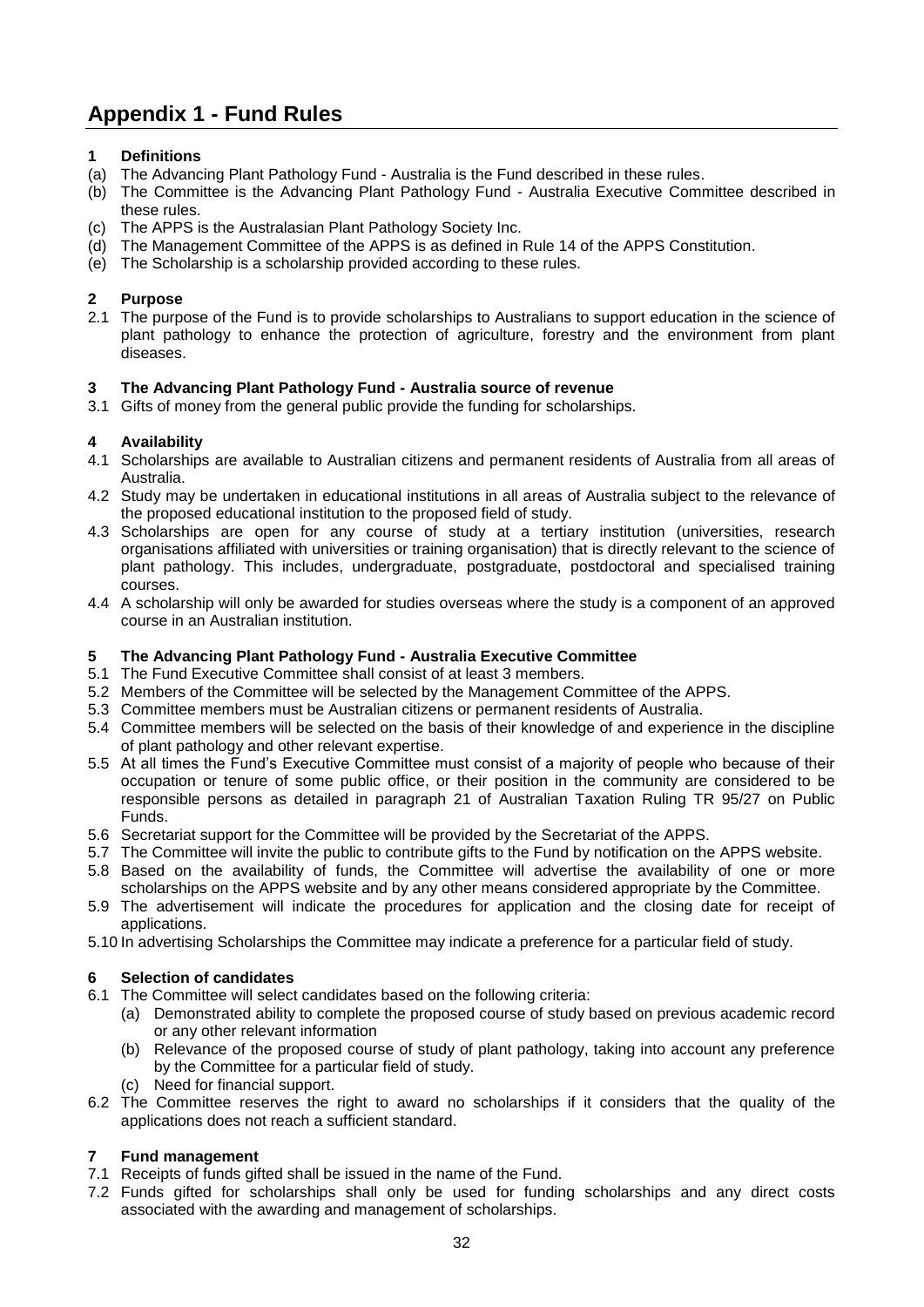- 7.3 Funds gifted will be kept in a separate account and be subject to an independent audit each year.
- 7.4 Reports on the status of the fund and scholarships will be provided to the APPS Management Committee at least twice per year and to the Annual General Meeting of APPS.

#### **8 Winding up of the fund**

- 8.1 In the event that the APPS Management Committee or a General Meeting of the Society consider that the Fund should be discontinued the Management Committee of the APPS should propose a motion to wind up the Fund to a meeting of the APPS. Voting on the motion should follow the rules and procedures of the APPS.
- 8.2 If the Fund is wound up then any residual assets and funds remaining after all liabilities have been satisfied shall be provided to an Australian fund, institution or organisation which has a similar purpose and which is a fund, authority or institution approved by the Australian Commissioner of Taxation as a fund, authority or institution referred to in subsection 78(4) of the Australian *Income Tax Assessment Act* 1936.
- 8.3 If the Fund's endorsement by the Australian Taxation office as a deductible gift recipient (DGR) is revoked then any residual assets and funds remaining after all liabilities have been satisfied shall be transferred to another entitiy that is endorsed as a DGR.



Record of Constitution changes:

Constitution Amended by Annual General Meeting of the APPS Inc., Canberra, 19/3/2008 Endorsement of 19/3/2008 revised Constitution

G.I Johnson P.M. Williamson

President APPS Inc. Secretary APPS Inc.

ConstitutionAmendedby Biennial GeneralMeeting of the APPSnc, Newcastle, 27/09/2009 Endorsementof 19/3/2008revisedConstitution

Caroline histornmed

C. Mohammed P.M. Williamson

President APPS Inc. Secretary APPS Inc.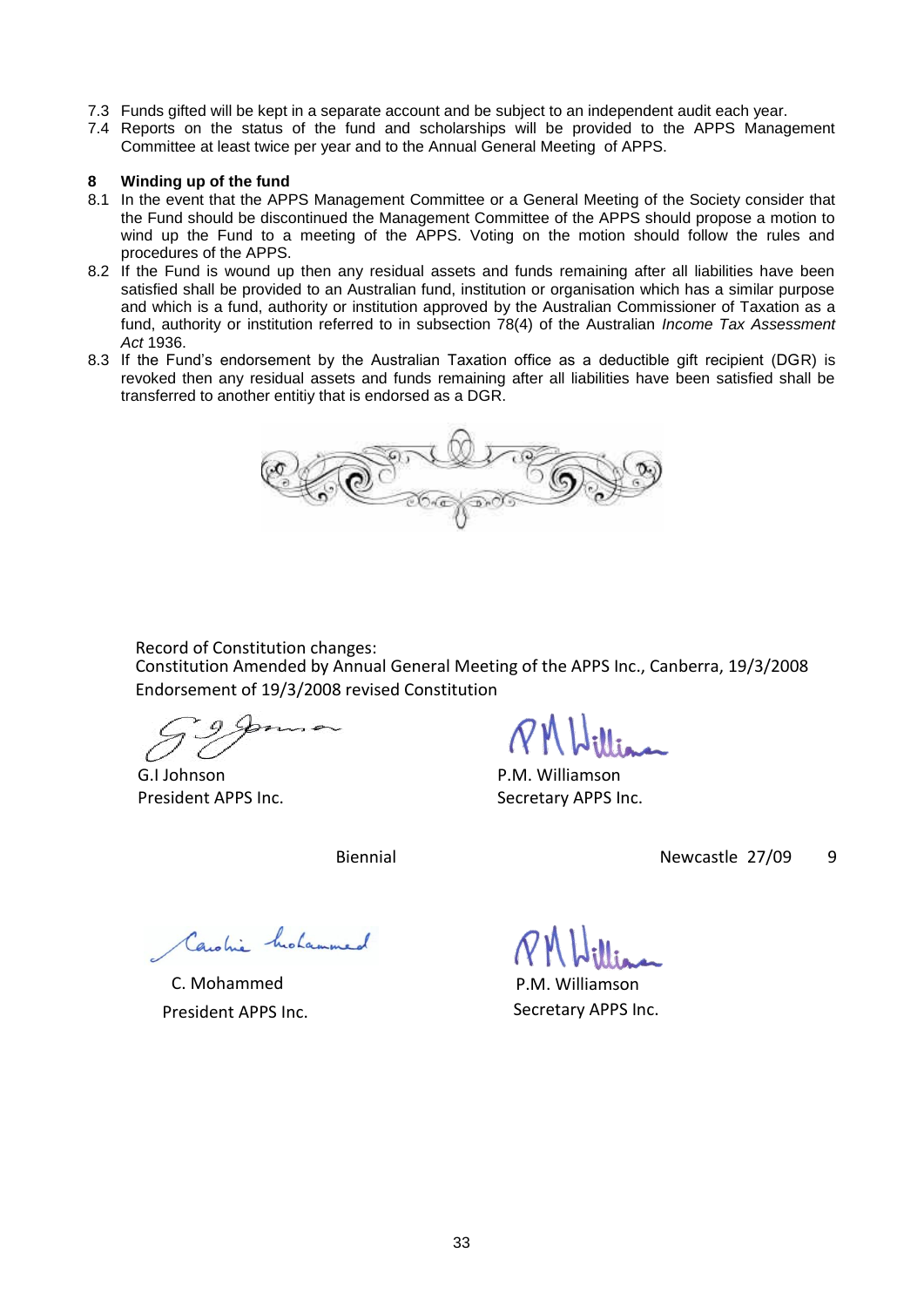#### **Record of Constitution changes:**

Constitution Amended by Biennial General Meeting of the APPS Inc., Darwin, NT, 27/4/2011

Amendment of 19/3/2008 revised Constitution

Caroline histornmed

C. Mohammed P.M. Williamson President APPS Inc. Secretary APPS Inc.

#### **Record of Constitution changes:**

Constitution Amended by Special General Meeting of the APPS Inc., Perth, WA, 14/5/2013

Amendment of 27/4/2011 revised Constitution

E.M. Danson

E. Davison P.M. Williamson

President APPS Inc. Secretary APPS Inc.

#### **Record of Constitution changes:**

Constitution Amended by Special General Meeting of the APPS Inc., Adelaide, SA, 11/11/2014 Amendment of 14/5/2013 revised Constitution

z F

E.S. Scott P.M. Williamson President APPS Inc.

Secret&PPSInc

Constitution Amended by Special General Meeting of the APPS Inc., Fremantle, WA 15/09/2015 Amendment of 11/11/2014 revised Constitution Record of Constitution changes: